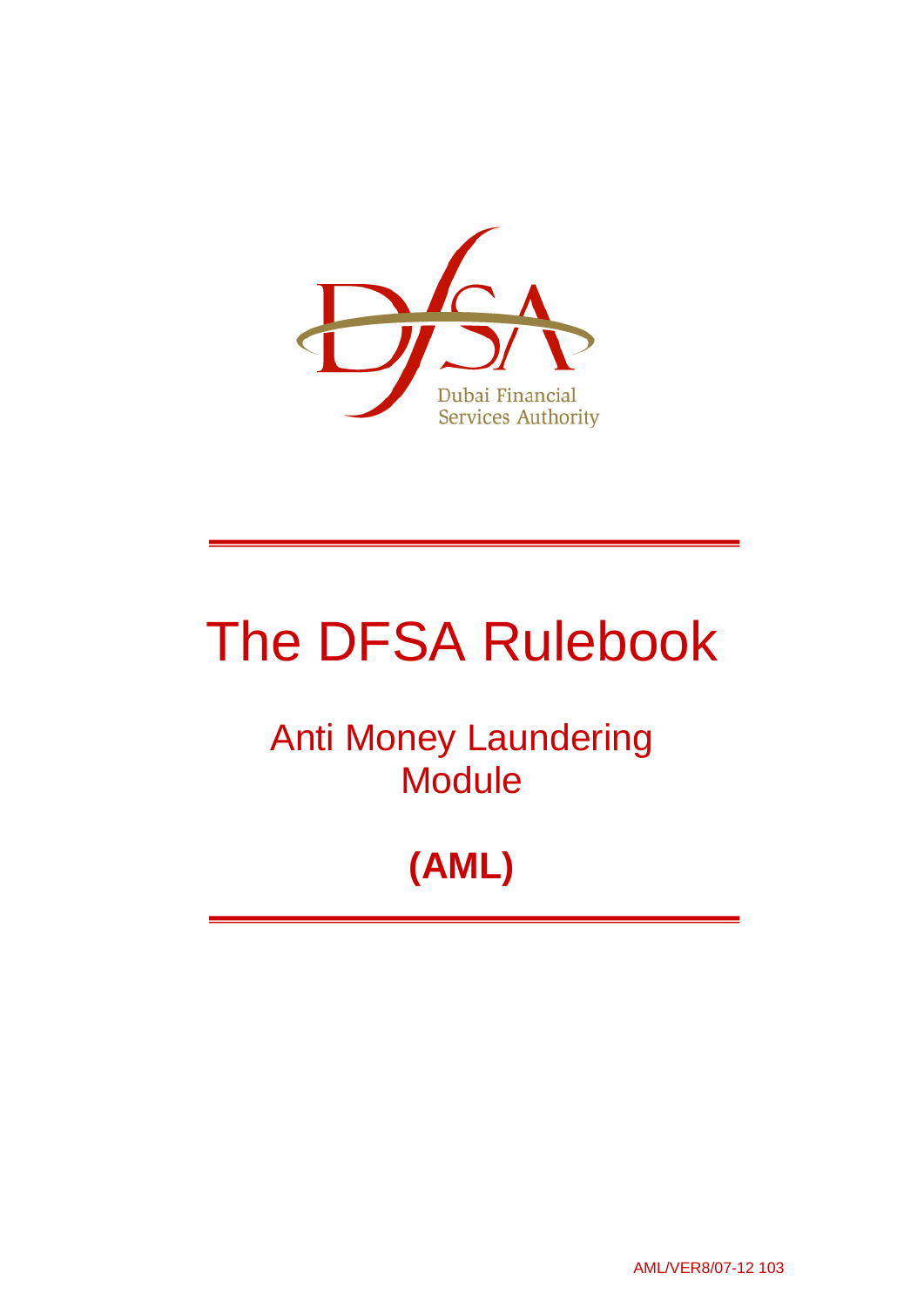**ANTI MONEY LAUNDERING (AML)** 

## **Contents**

The contents of this module are divided into the following chapters, sections and appendices:

| 1                                                                |                                                                                                                  |
|------------------------------------------------------------------|------------------------------------------------------------------------------------------------------------------|
| 1.1                                                              |                                                                                                                  |
| $\overline{2}$                                                   |                                                                                                                  |
| 2.1<br>2.2                                                       |                                                                                                                  |
| 3<br>3.1<br>3.2<br>3.3<br>3.4<br>3.5<br>3.6<br>3.7<br>3.8<br>3.9 | <b>ANTI MONEY LAUNDERING COMPLIANCE REQUIREMENTS3</b><br>Appointment, responsibilities and duties of the MLRO  4 |
| APP <sub>1</sub>                                                 | <b>CUSTOMER IDENTIFICATION REQUIREMENTS 24</b>                                                                   |
| A1.1<br>A1.2                                                     |                                                                                                                  |
| APP <sub>2</sub>                                                 |                                                                                                                  |
| A2.1<br>A2.2<br>A2.3                                             | Risks regarding corruption and politically exposed persons  33                                                   |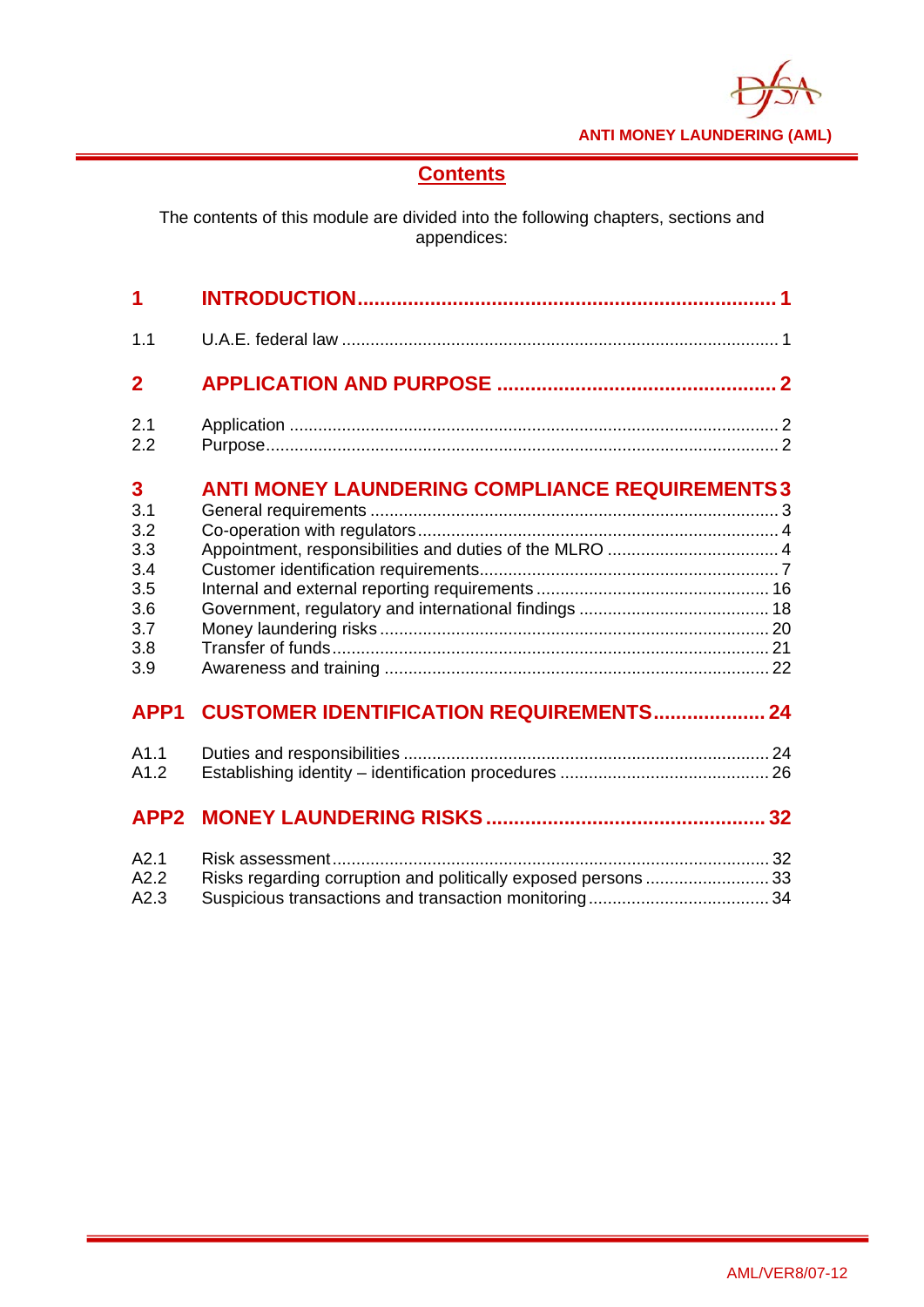

## **1 INTRODUCTION**

## **1.1 U.A.E. federal law**

- 1. In connection with Article 72 of the Regulatory Law 2004, this module relates to regulatory requirements imposed by the DFSA, as opposed to requirements imposed by applicable criminal laws. That is, relevant provisions of the 'Federal Law No. 4 of 2002 - Criminalisation of Money Laundering of the U.A.E.' (U.A.E. Law No. 4), the 'Federal Law No. 1 of 2004' regarding anti-terrorism, the U.A.E. Penal Code and any other Federal Law of the U.A.E. as applicable in the DIFC in relation to anti money laundering compliance. The Rules of this module should therefore not be relied upon to interpret or determine the application of the money laundering laws of the U.A.E.
- 2. By virtue of Article 3(1) of Federal Law No. 8 of 2004, the U.A.E. Law No. 4 of 2002 applies to all operations in the DIFC. In recognition of this, Article 70(3) of the Regulatory Law 2004 requires an Authorised Firm to comply with the U.A.E. Law No. 4. The defined term of 'Money Laundering' in these Rules follows that in the U.A.E. Law No.4. The legal definition of the offence of 'Money Laundering' is set out in Article 1 of the U.A.E. Law No. 4.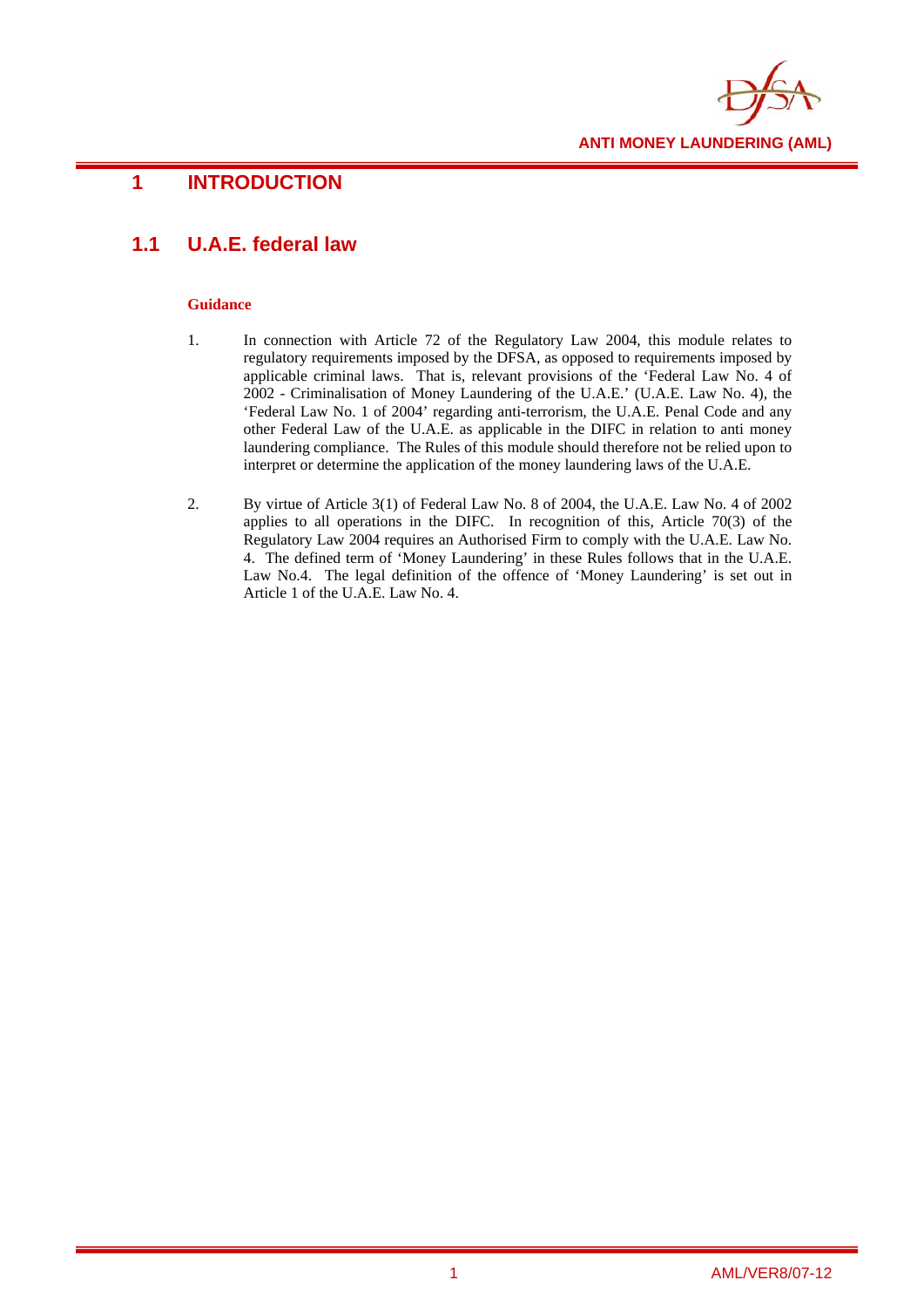

## **2 APPLICATION AND PURPOSE**

## **2.1 Application**

- **2.1.1** This module (AML) applies, subject to Rule 2.1.3, to every Authorised Firm. [Amended][RM68][VER6/01-10]
- **2.1.2** This module also applies to the Money Laundering Reporting Officer (MLRO) of an Authorised Firm in his capacity as an Authorised Individual.
- **2.1.3** AML does not apply to:
	- (a) a Representative Office. [Added][RM68][VER6/01-10]; or
	- (b) a Credit Rating Agency.

#### **Guidance**

- 1. The AML provisions for Representative Offices are set out in REP and consist of similar provisions to those in AML. These REP provisions have been appropriately adapted to cover the activities performed by a Representative Office in the DIFC. [Added][RM68][VER6/01-10]
- 2. While a Credit Rating Agency is not subject to the DFSA's regulatory requirements contained in the AML module pursuant to Rule 2.1.3(b), they remain subject to applicable UAE criminal laws and the DFSA's UN Sanctions requirements under GEN Rule 5.3.29.

## **2.2 Purpose**

- 1. These Rules require Authorised Firms to have adequate policies, procedures, systems and controls in place to prevent the activity of money laundering. Money laundering is generally described as the process by which criminals attempt to hide or disguise the true origin and ownership of the proceeds of their criminal activities, thereby avoiding prosecution, conviction and confiscation of criminal funds. This includes the closely related subject of terrorist financing and international efforts to locate and cut off the funding of terrorists and their organisations.
- 2. Accordingly, where the DFSA uses 'money laundering' either as a defined or undefined term, Authorised Firms are required to include terrorist financing in all considerations with regard to their policies, procedures, systems and controls such as those relating to suspicious transaction reporting. [Amended][VER3/06/07[RM43/07]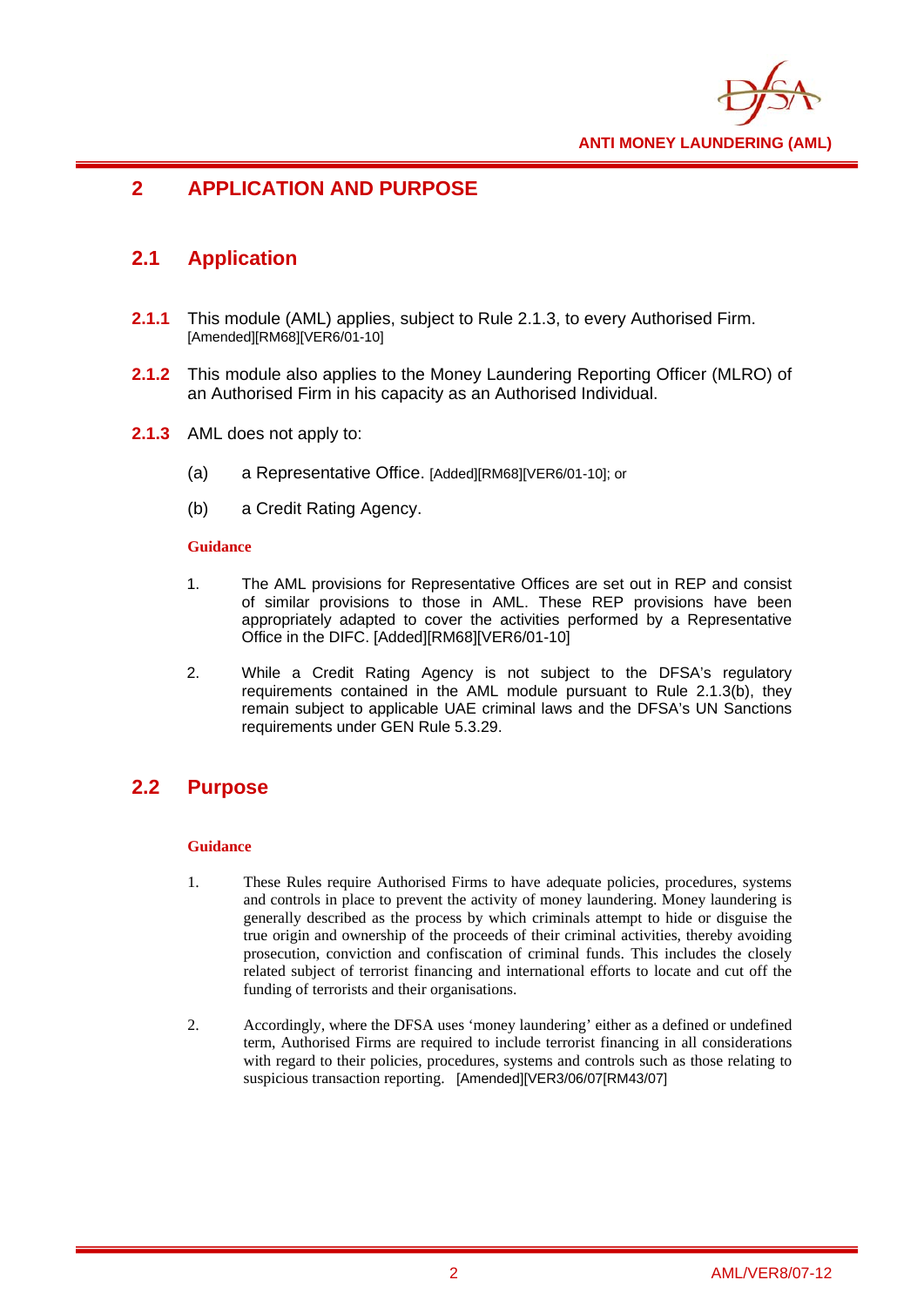

**ANTI MONEY LAUNDERING (AML)** 

## **3 ANTI MONEY LAUNDERING COMPLIANCE REQUIREMENTS**

## **3.1 General requirements**

#### **Guidance**

- 1. An Authorised Firm's anti money laundering policies, procedures, systems and controls should:
	- a. ensure compliance with the U.A.E. Law No.4 and any other relevant Federal laws;
	- b. enable suspicious customers and Transactions to be detected and reported;
	- c. ensure the Authorised Firm is able to provide an audit trail of a Transaction; and
	- d. ensure compliance with any other obligation in these Rules.
- 2. An Authorised Firm's anti money laundering compliance arrangements should consist of policies, procedures, systems and controls and may also encompass appropriate anti money laundering programmes and strategies.
- 3. An Authorised Firm should have a policy statement detailing the duties and obligations of its MLRO.
- 4. In accordance with GEN Rule 5.3.19 an Authorised Firm should have specific arrangements to consider the fitness and propriety of its staff. The arrangements should take into account criminal convictions, adverse findings by courts or regulatory authorities in the U.A.E. or elsewhere, or engagement in dishonest or improper business practices.
- 5. Under Article 3 of the U.A.E. Law No.4, an Authorised Firm may be criminally liable for the offence of Money Laundering if such an activity is intentionally committed in its name or for its account.

#### [Relocated][VER4/10-07][RM50/07]

- **3.1.1** (1) An Authorised Firm must establish and maintain effective anti money laundering policies, procedures, systems and controls to prevent opportunities for Money Laundering, in relation to the Authorised Firm and its activities.
	- (2) An Authorised Firm must take reasonable steps to ensure that its Employees comply with the relevant requirements of its anti money laundering policies, procedures, systems and controls.
	- (3) An Authorised Firm must review the effectiveness of its anti money laundering policies, procedures, systems and controls at least annually.

#### **Guidance**

1. The review process should include an assessment of the Authorised Firm's anti money laundering policies, procedures, systems and controls.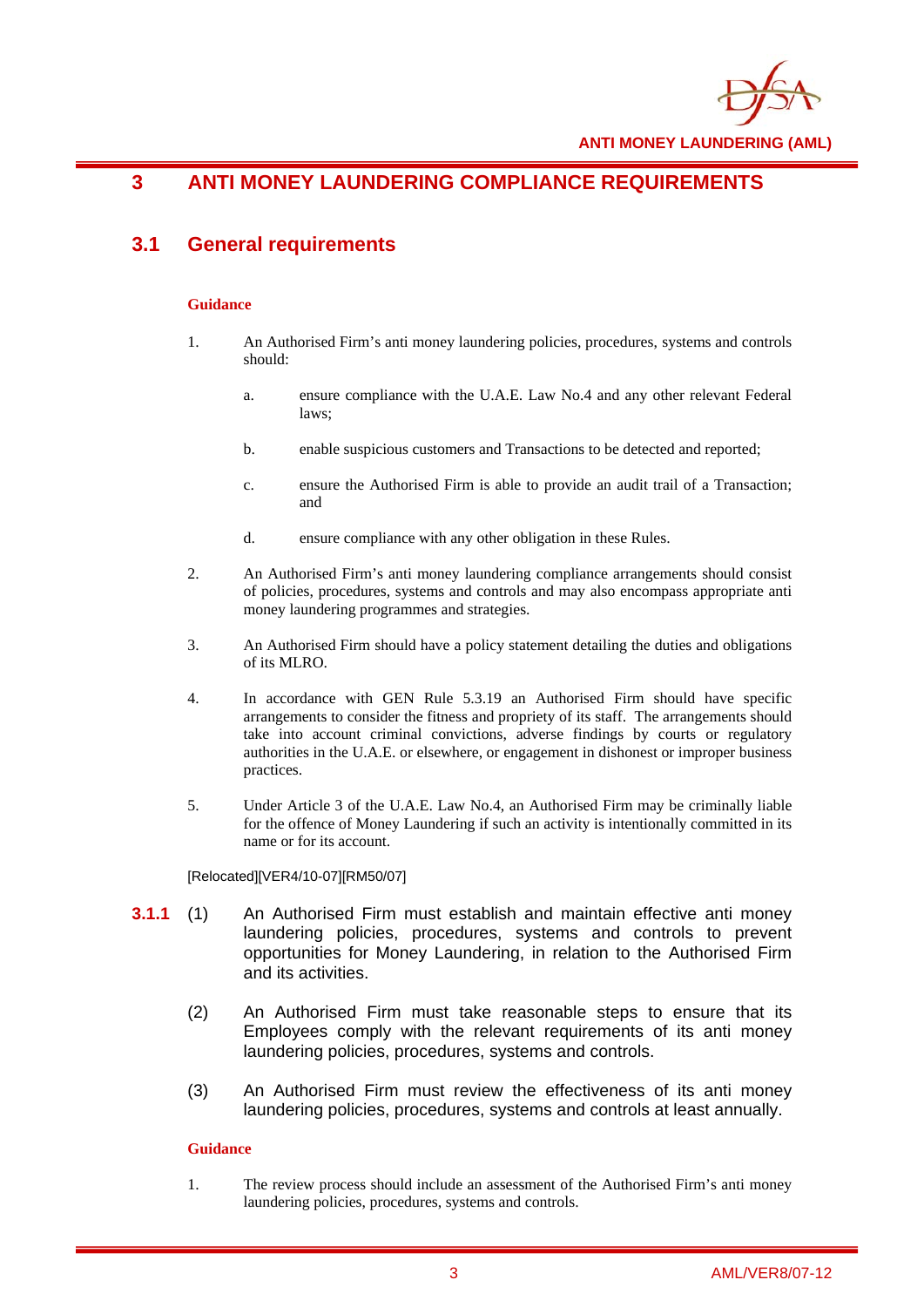

- 2. This review process may be undertaken:
	- a. internally by the its internal audit or compliance function; or
	- b. by a competent firm of independent auditors or compliance professionals.
- 3. The review process under Guidance note 1 should cover at least the following:
	- a. a sample testing of 'Know Your Customer' arrangements;
	- b. an analysis of all Suspicious Transaction Reports to highlight any area where procedures or training may need to be enhanced; and
	- c. a review of the nature and frequency of the dialogue between the Governing Body or senior management with the MLRO to ensure that their responsibility for implementing and maintaining adequate controls is satisfactory.
- **3.1.2** An Authorised Firm which is a Domestic Firm must ensure that its anti money laundering policies, procedures, systems and controls apply to any branch or subsidiary operating in another jurisdiction.
- **3.1.3** If another jurisdiction's laws or regulations prevent or inhibit an Authorised Firm from complying with the U.A.E. Law No.4 or with these Rules, the Authorised Firm must promptly inform the DFSA in writing.

#### **Guidance**

- 1. If the DFSA is not satisfied in respect of anti money laundering compliance in the circumstances set out in Rule 3.1.3 it may make it a condition on the Authorised Firm's Licence that it must not operate a branch or subsidiary in that jurisdiction.
- 2. A Domestic Firm should conduct a periodic review to verify that any branch or subsidiary operating in another jurisdiction is in compliance with the obligations imposed under the U.A.E. Law No. 4 and these Rules.

### **3.2 Co-operation with regulators**

**3.2.1** An Authorised Firm that receives a request for information from a Financial Services Regulator or agency responsible for anti money laundering regarding enquiries into potential money laundering related to Financial Services carried on in or from the DIFC, must promptly inform the DFSA in writing.

## **3.3 Appointment, responsibilities and duties of the MLRO**

#### **Appointment**

- 1. The requirement to appoint an individual to the Licensed Function of MLRO is in GEN section 7.4.
- 2. Pursuant to GEN Rule 7.4.2 the MLRO must be ordinarily resident in the U.A.E.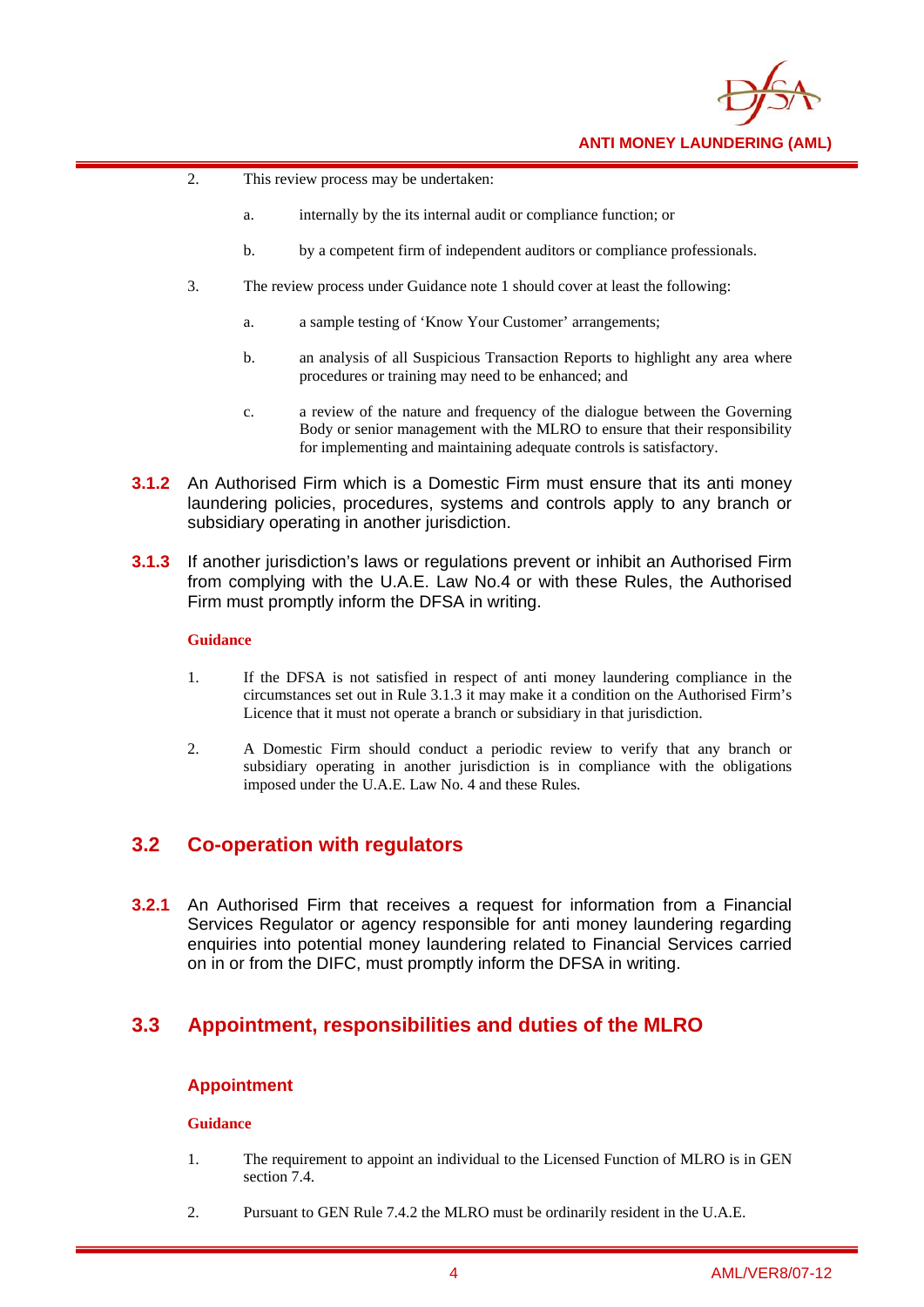

**3.3.1** An Authorised Firm must appoint an individual to act as a deputy of the Authorised Firm's MLRO who must fulfil the role of MLRO in his absence.

#### **Guidance**

A deputy of the Authorised Firm's MLRO need not apply for Authorised Individual status for performing this function subject to Rules in GEN section 11.6.

- **3.3.2** An Authorised Firm must ensure that the MLRO is of sufficient seniority within the Authorised Firm to enable him to:
	- (a) act on his own authority;
	- (b) have direct access to the Governing Body and senior management;
	- (c) have sufficient resources including, if necessary, an appropriate number of appropriately trained Employees to assist in the performance of his duties in an effective, objective and independent manner;
	- (d) have unrestricted access to information the Authorised Firm has about the financial and business circumstances of a customer or any Person on whose behalf the customer is or has been acting; and
	- (e) have unrestricted access to relevant information about the features of the Transaction which the Authorised Firm has entered into or may have contemplated entering into with or for the customer or that Person.

#### **Guidance**

GEN Rule 5.3.18 requires an Authorised Firm to establish and maintain systems and controls that enable it to satisfy itself of the suitability of anyone who acts for it.

#### **Responsibilities**

- **3.3.3** (1) An Authorised Firm must ensure that its MLRO is responsible for all of its anti money laundering activities carried on in or from the DIFC.
	- (2) An Authorised Firm must ensure that its MLRO carries out and is responsible for the following:
		- (a) establishing and maintaining the Authorised Firm's anti money laundering policies, procedures, systems and controls and compliance with anti money laundering legislation applicable in the DIFC;
		- (b) the day-to-day operations for compliance with the Authorised Firm's anti money laundering policies, procedures, systems and controls;
		- (c) acting as the point of contact to receive internal Suspicious Transaction Reports from the Authorised Firm's Employees pursuant to Rule 3.5.1;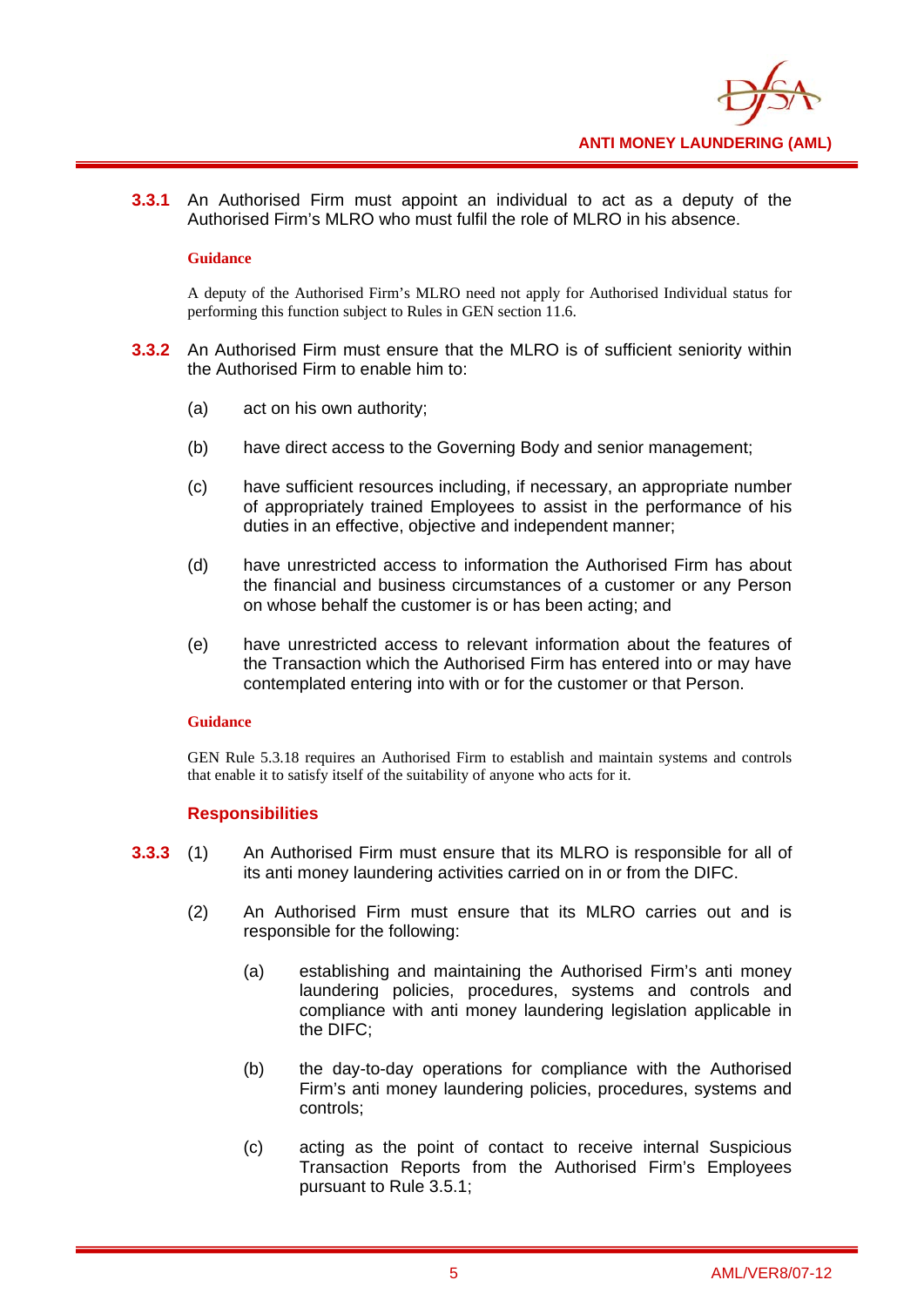

- (d) taking appropriate action pursuant to Rule 3.5.2 following the receipt of an internal Suspicious Transaction Report from the Authorised Firm's staff;
- (e) making, in accordance with U.A.E. Law No. 4, external Suspicious Transaction Reports to the Anti Money Laundering Suspicious Cases Unit (AMLSCU) of the U.A.E. and sending corresponding copies to the DFSA under Rule 3.5.2;
- (f) acting as the point of contact within the Authorised Firm for competent U.A.E. authorities and the DFSA regarding money laundering issues;
- (g) responding promptly to any request for information made by competent U.A.E. authorities or the DFSA;
- (h) receiving and acting upon any relevant findings, recommendations, guidance, directives, resolutions, sanctions, notices or other conclusions described in section 3.6 and GEN Rule 5.3.30; and [Amended] [RM59/08] [VER5/09-08]
- (i) establishing and maintaining an appropriate anti money laundering training programme and adequate awareness arrangements pursuant to Rules under section 3.9.

[Amended] [RM59/08] [VER5/09-08]

#### **Guidance**

In accordance with GEN Rule 5.3.21 where an Authorised Firm outsources specific anti money laundering tasks of its MLRO to another suitable individual of a third party provider, including within a corporate Group, the MLRO of the Authorised Firm remains responsible for ensuring compliance with the duties imposed on the MLRO.

#### **Reporting**

- **3.3.4** The MLRO must report at least annually to the Governing Body or senior management of the Authorised Firm on the following matters:
	- (a) the results of the review under Rule  $3.1.1(3)$ ;
	- (b) the Authorised Firm's compliance with applicable anti money laundering laws including Rules;
	- (c) the quality of the Authorised Firm's anti money laundering policies, procedures, systems and controls;
	- (d) any relevant findings, recommendations, guidance, directives, resolutions, sanctions, notices or other conclusions described in section 3.6 and GEN Rule 5.3.30 and how the Authorised Firm has taken them into account; [Amended] [RM59/08] [VER5/09-08]
	- (e) any internal Suspicious Transaction Reports made by the Authorised Firm's staff pursuant to Rule 3.5.1 and action taken in respect of those reports, including the grounds for all decisions;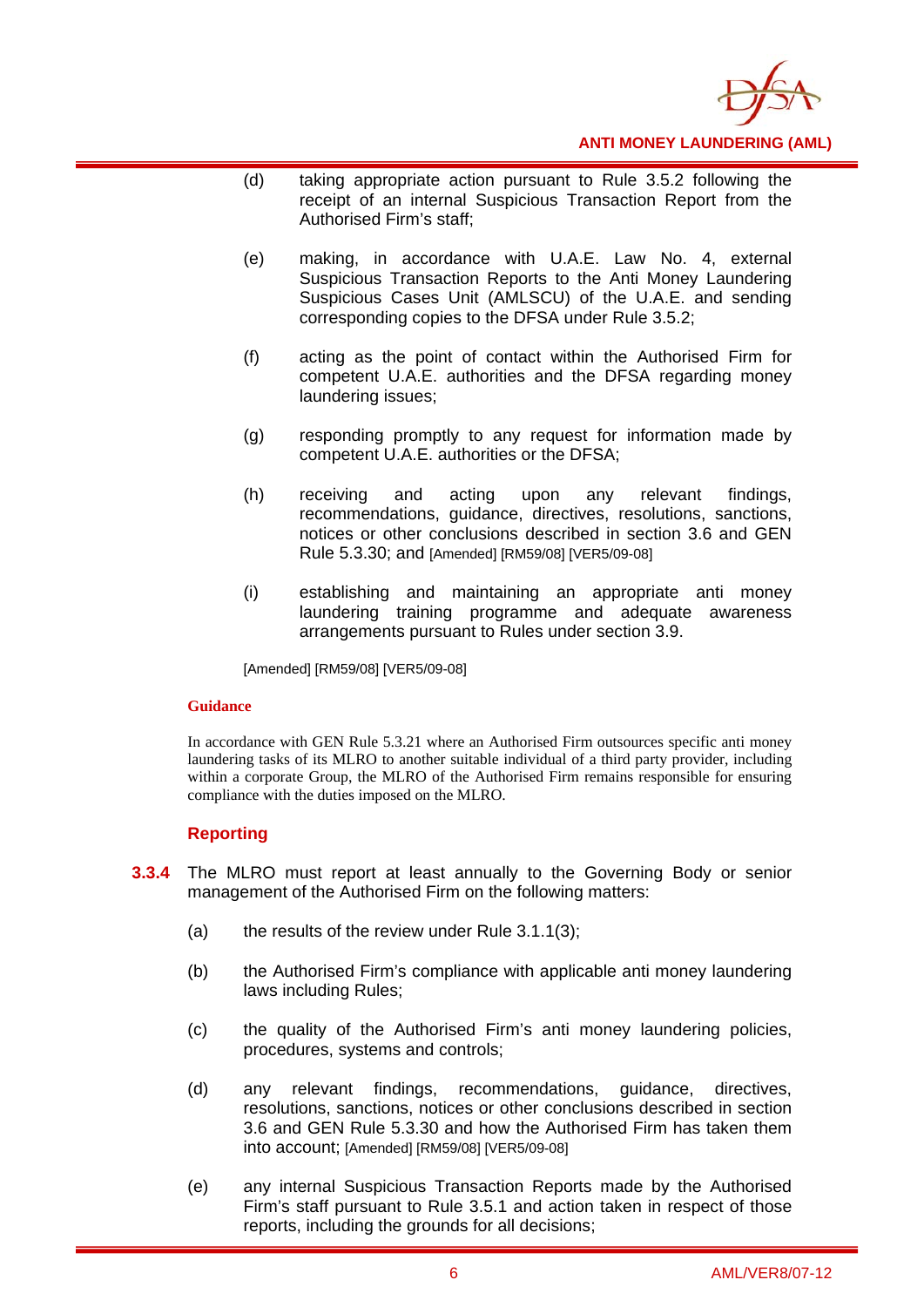

- (f) any external Suspicious Transaction Reports made by the Authorised Firm pursuant to Rule 3.5.2 and action taken in respect of those reports including the grounds for all decisions; and
- (g) any other relevant matters related to money laundering as it concerns the Authorised Firm's business.
- **3.3.5** An Authorised Firm must ensure that its Governing Body or senior management promptly:
	- (a) assess the report provided under Rule 3.3.4;
	- (b) take action, as required subsequent to the findings of the report, in order to resolve any identified deficiencies; and [Amended] [RM59/08] [VER5/09-08]
	- (c) make a record of their assessment in (a) and the action taken in (b).
- **3.3.6** (1) The report provided under Rule 3.3.5 and the records of the assessment and actions pursuant to Rule 3.3.5(c) must be documented in writing.
	- (2) A complete copy of each must be provided to the DFSA promptly.

### **3.4 Customer identification requirements**

#### **Duties and responsibilities**

- **3.4.1** (1) Subject to the exception under Rule 3.4.5, an Authorised Firm must establish and verify the identity of any customer with or for whom the Authorised Firm acts or proposes to act.
	- (2) In establishing and verifying a customer's true identity, an Authorised Firm must obtain sufficient and satisfactory evidence having considered:
		- (a) its risk assessment under Rule 3.7.1 in respect of the customer; and
		- (b) the relevant provisions of App1 and App2.
	- (3) An Authorised Firm must update as appropriate any customer identification policies, procedures, systems and controls.

#### **Guidance**

An Authorised Firm should adopt a risk-based approach for the customer identification and verification process. Depending on the outcome of the Authorised Firm's money laundering risk assessment of its customer, it should decide to what level of detail the customer identification and verification process will need to be performed.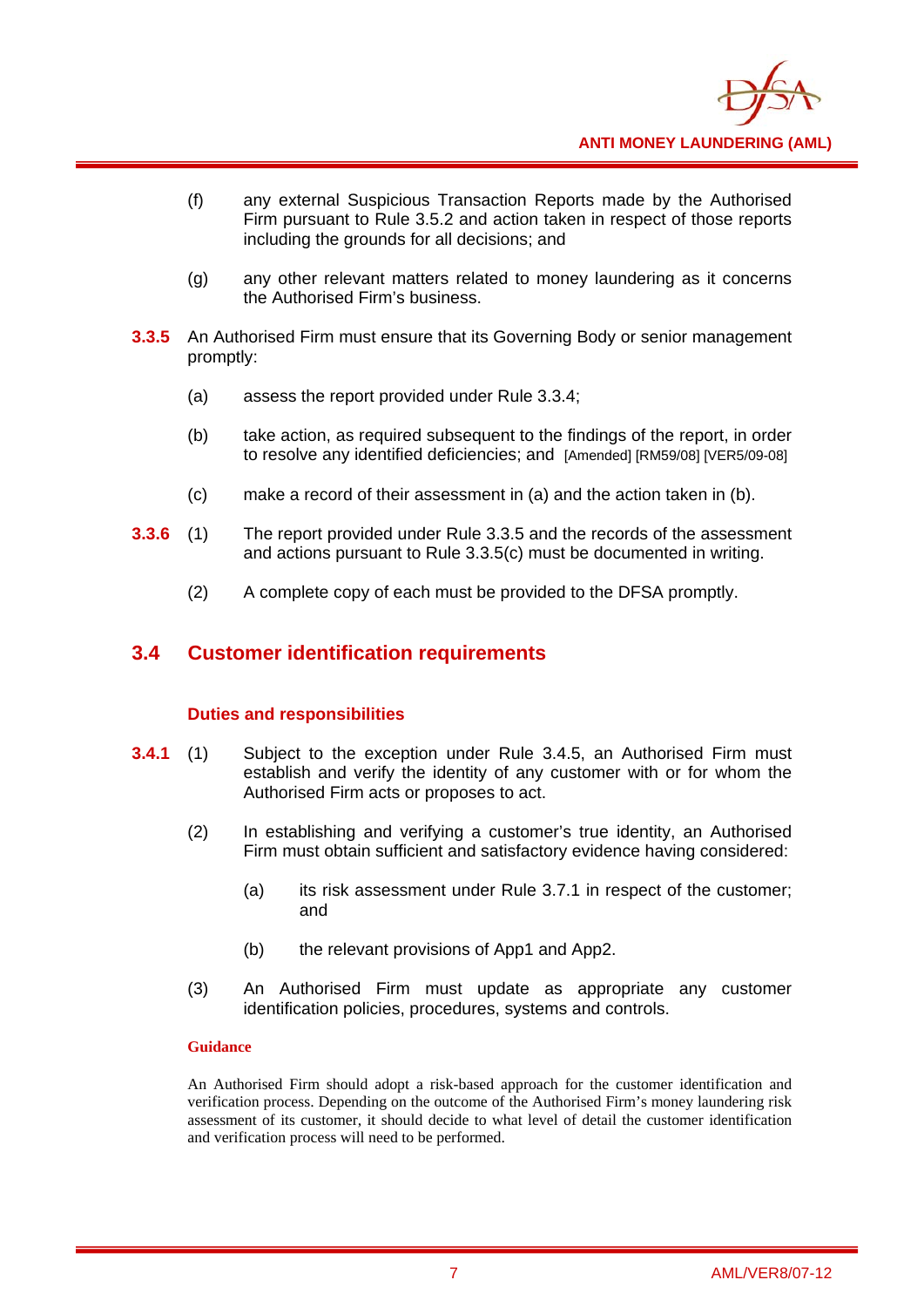

- **3.4.2** (1) Subject to the exception under Rule 3.4.6, whenever an Authorised Firm comes into contact with a customer with or for whom it acts or proposes to act, it must establish whether the customer is acting on his own behalf or on the behalf of another Person.
	- (2) An Authorised Firm must establish and verify the identity of both the customer and any other Person on whose behalf the customer is acting, including that of the Beneficial Owner of the relevant funds, which may be the subject of a Transaction to be considered, and must obtain sufficient and satisfactory evidence of their identities.

- 1. An Authorised Firm should obtain a statement from a prospective customer to the effect that he is, or is not, acting on his own behalf. In cases where the customer is acting on behalf of third parties, it is recommended that the Authorised Firm obtain a written statement, confirming the statement made by the customer, from the parties including that of the Beneficial Owner.
- 2. Further Guidance is set out in App1 on how to identify any other Persons on whose behalf the customer is acting, including the Beneficial Owner.
- **3.4.3** (1) The obligations under Rules 3.4.1 and 3.4.2 must, subject to (3), be fulfilled before the Authorised Firm effects any Transaction on behalf of the customer.
	- (2) It is an Authorised Firm's responsibility when it next has contact with a customer who was an existing customer, prior to the Authorised Firm's authorisation by the DFSA, to assess whether it has performed the identification of that customer which would have been required had these Rules been applicable when the customer became a customer, and to obtain without delay any missing information or evidence about the true identity of all relevant parties.
	- (3) An Authorised Firm does not have to fulfil the obligations under Rules 3.4.1 and 3.4.2 before effecting a Transaction for a customer where it has, on reasonable grounds, established that:
		- (a) following a preliminary risk assessment, the proposed Transaction presents a low risk in relation to money laundering and terrorist financing;
		- (b) it would be prejudicial to the customer to interrupt or delay the normal course of business in respect of effecting the Transaction; and
		- (c) the Transaction is in respect of Investment Business or Insurance Business.
	- (4) Where the Authorised Firm is unable to establish and verify the identity of the customer referred to in (3), including where applicable, any beneficiaries, beneficial owners or trustees, within the 30 days following receipt of the customer's instruction, it must: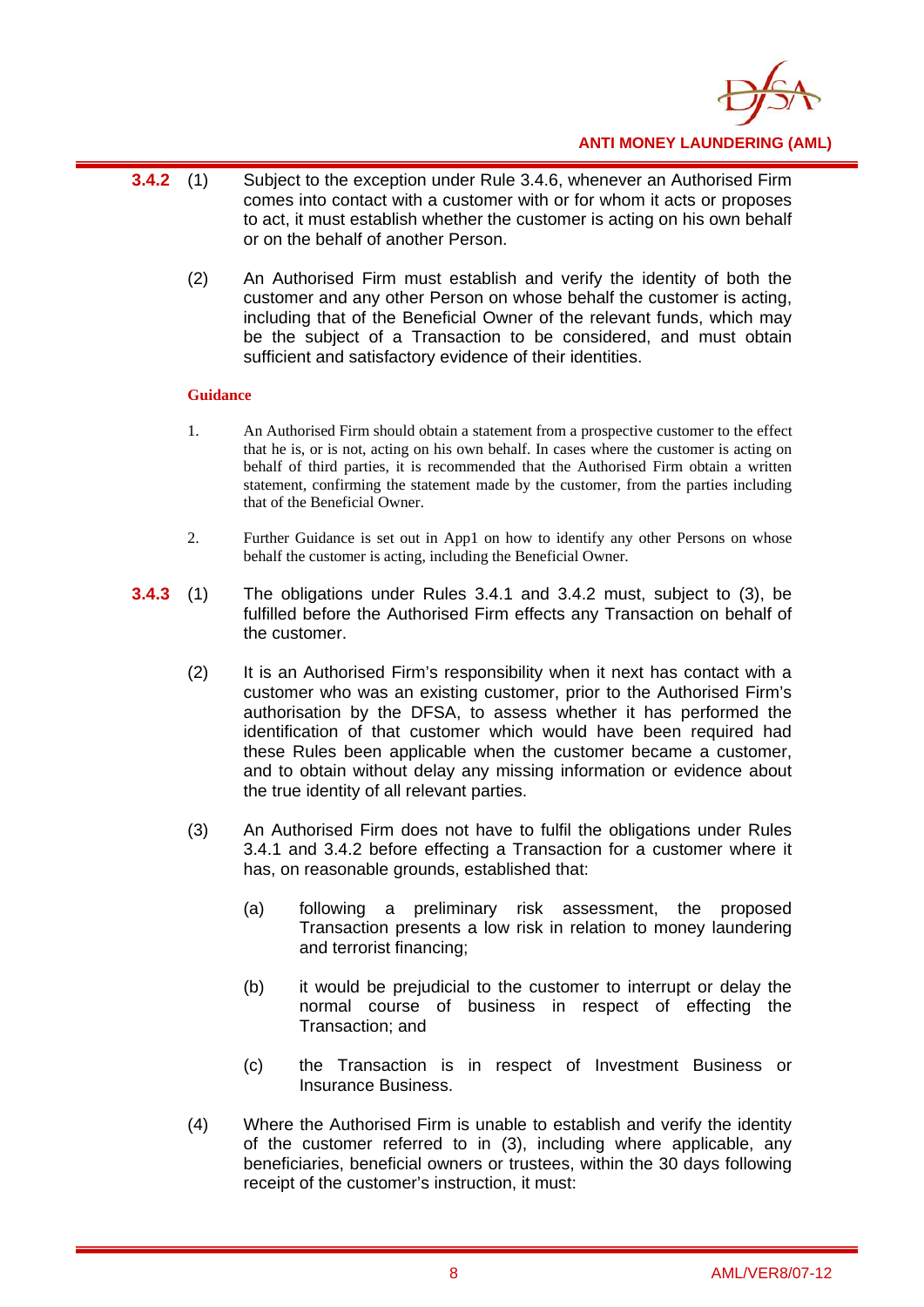

- (a) consider the circumstances and determine whether to make an internal Suspicious Transaction Report to the MLRO;
- (b) where it has determined that it is unnecessary to make such a report, return to the customer any monies associated with the Transaction excluding any reasonable costs incurred by the Authorised Firm;
- (c) where the Authorised Firm has determined to make such a report, not return any monies or provide any Investments to the customer, unless instructed to do so by the MLRO and otherwise act in accordance with instructions issued by the MLRO; and
- (d) not establish any further business relationship with that customer until the verification process has been completed for that customer in accordance with the AML Rules.

#### **Guidance**

In relation to the matters referred in Rule 3.4.3, the situations that the firm may take into account include, for example, accepting subscription monies during a short offer period or executing a time critical Transaction, which if not executed immediately, would or may cause a customer to incur a financial loss due to price movement or loss of opportunity.

[Amended] [RM59/08] [VER5/09-08]

- **3.4.4** (1) An Authorised Firm must:
	- (a) ensure that the information and documentation concerning a customer's identity remains accurate and up-to-date; and
	- (b) conduct ongoing due diligence on its business relationship with, and ongoing scrutiny of, Transactions undertaken by a customer throughout the course of the relationship.
	- (2) If at any time an Authorised Firm becomes aware that it lacks sufficient information or documentation concerning a customer's identification, or develops a concern about the accuracy of its current information or documentation, it must promptly obtain appropriate material to verify the customer's identity.

[Amended] [RM59/08] [VER5/09-08]

- 1. An Authorised Firm should undertake a periodic review to ensure that customer identity documentation is accurate and up-to-date.
- 2. An Authorised Firm should undertake a review particularly when:
	- a. the Authorised Firm changes its 'Know Your Customer' documentation requirements;
	- b. a significant Transaction with the customer is expected to take place;
	- c. there is a material change in the business relationship with the customer; or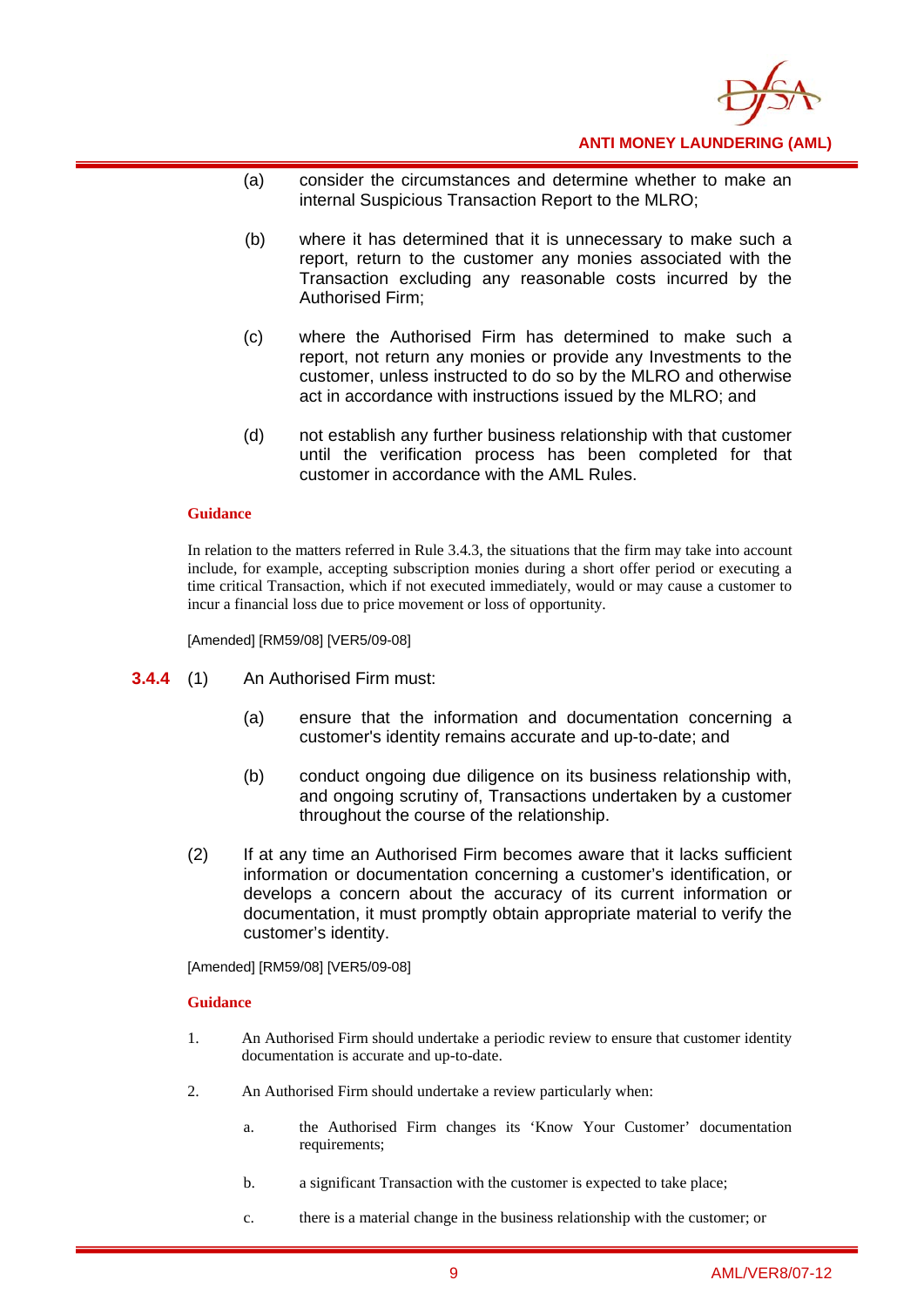

- d. there is a material change in the nature or ownership of the customer.
- 3. Additional elements concerning the customer identification ongoing due diligence of the business relationship with the customer and scrutiny of Transactions which an Authorised Firm should take into account are set out as further Guidance in App1.
- 4. The degree of the ongoing due diligence to be undertaken will depend on the risk assessment carried out pursuant to section 3.7.

[Amended] [RM59/08] [VER5/09-08]

#### **Exception to customer identification requirements**

- **3.4.5** (1) Subject to Rule 3.4.7, an Authorised Firm is not required to establish the identity of a customer pursuant to Rule 3.4.1 if the customer is one of the following:
	- (a) another Authorised Firm;
	- (b) an Ancillary Service Provider to whom chapter 8 of the ASP module applies or a Person who is subject to anti money laundering legislation equivalent to the provisions of chapter 8 of the ASP module or is subject to equivalent international standards applying in FATF countries;
	- (c) an Authorised Market Institution; or
	- (d) a credit institution or other financial institution covered by equivalent identification requirements as set out in (2).
	- $(2)$  An institution falls within  $(1)(d)$  if it is:
		- (a) a credit institution or other financial institution whose entire operations are subject to regulation, including anti money laundering, by:
			- (i) a Financial Services Regulator in an FATF Country; or
			- (ii) another relevant authority in a FATF Country; or
		- (b) a subsidiary of a credit institution or other financial institution referred to in (2)(a), provided that the law that applies to the parent company ensures that the subsidiary also observes the same provisions.

- 1. The DFSA would expect an Authorised Firm to take reasonable steps to determine whether or not a customer falls within the exceptions under this Rule, and to keep records of the basis on which a customer was considered to be exempt.
- 2. For the purposes of Rule  $3.4.5(1)(d)$  and  $3.4.5(2)$  proof of a prospective customer by a Financial Services Regulator or another relevant authority should be obtained. In cases of doubt, the DFSA expects an Authorised Firm to perform the complete identification of a prospective customer as specified in Rule 3.4.1.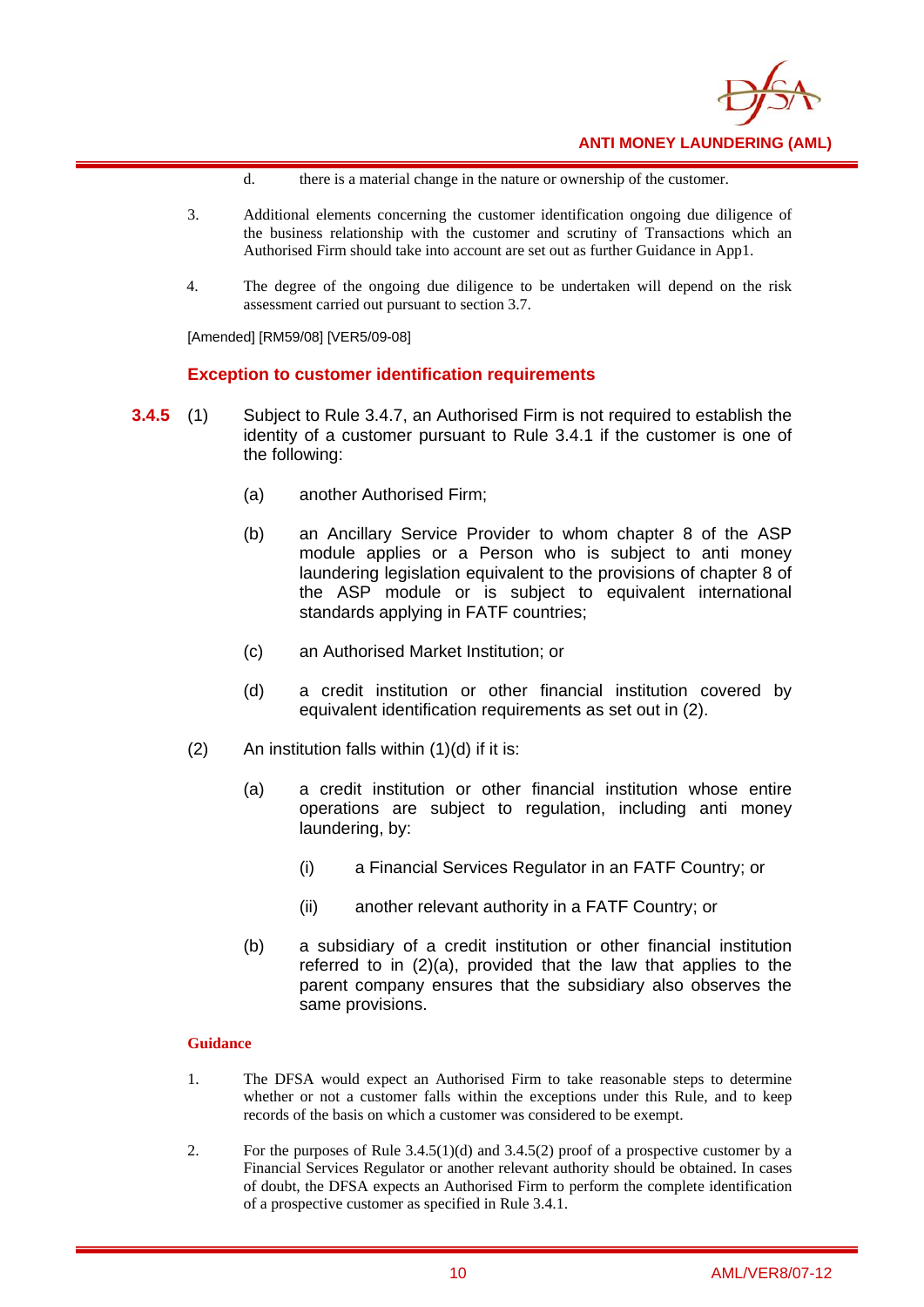

- 3. For the purposes of Rule 3.4.5(2)(b), an Authorised Firm should obtain a written statement from both the parent company and the subsidiary in question, stamped with the company's seal and signed by authorised signatories, confirming that the subsidiary falls under the same anti money laundering provisions as the parent company.
- **3.4.6** Subject to Rule 3.4.7, an Authorised Firm is not required to establish the beneficial ownership pursuant to Rule 3.4.2 if the Authorised Firm's customer is a Person falling within Rule 3.4.5.
- **3.4.7** (1) Rules 3.4.5 and 3.4.6 do not apply where the Authorised Firm:
	- (a) knows or suspects; or
	- (b) has reasonable grounds to know or suspect;

that a customer or a Person on whose behalf he is acting is engaged in Money Laundering.

- (2) The Authorised Firm will be taken to know or suspect or to have reasonable grounds to know or suspect, if:
	- (a) any Employee handling the Transaction or potential Transaction; or
	- (b) anyone managerially responsible for it;

knows or suspects or has reasonable grounds to know or suspect that a customer or a Person on whose behalf he is acting is engaged in Money Laundering.

#### **Documentation and records**

- **3.4.8** (1) All relevant information, correspondence and documentation used by an Authorised Firm:
	- (a) to verify a customer's identity pursuant to Rules 3.4.1 and 3.4.2 ; and
	- (b) in respect of the ongoing due diligence and scrutiny required under Rules 3.4.4 and 3.4.13(1)(b),

must be kept for at least six years from the date on which the business relationship with a customer has ended.

(2) If the date on which the business relationship with a customer has ended remains unclear, it may be taken to have ended on the date of the completion of the last Transaction.

[Amended] [RM59/08] [VER5/09-08]

#### **Guidance**

The records maintained by an Authorised Firm should be kept in such a manner that: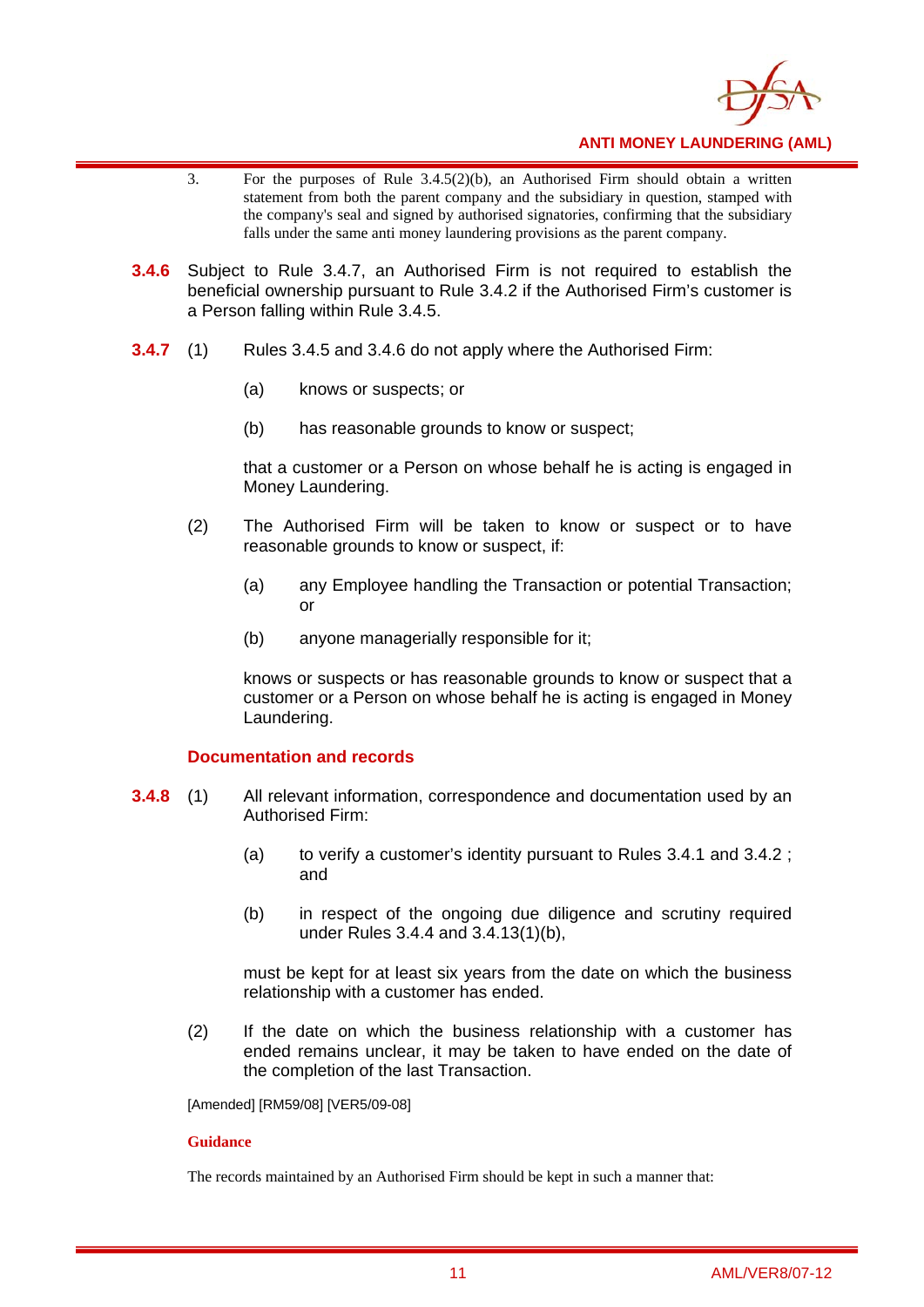

- a. the DFSA or another competent third party is able to assess the Authorised Firm's compliance with legislation applicable in the DIFC;
- b. any Transaction which was processed by or through the Authorised Firm on behalf of a customer or other third party can be reconstructed;
- c. any customer or third party can be identified;
- d. all internal and external Suspicious Transaction Reports can be identified; and
- e. the Authorised Firm can satisfy, within an appropriate time, any regulatory enquiry or court order to disclose information.
- **3.4.9** All relevant details of any Transaction carried out by the Authorised Firm with or for a customer must be kept for at least six years from the date on which the Transaction was completed.

#### **Reliance on others to verify identity**

**3.4.10** An Authorised Firm may delegate technical aspects of the customer identification process to a qualified professional.

- 1. Pursuant to GEN Rule 5.3.21 the delegation of aspects of the identification process to qualified professionals does not release the Authorised Firm from any of its obligations under applicable laws including Rules.
- 2. Any Person in Rule 3.4.5 is considered as a qualified professional.
- 3. The following aspects of customer identification or identity verification fall under this Rule:
	- a. to undertake the identification process under Rules 3.4.1 and 3.4.2 and to obtain any additional 'Know Your Customer' information from a customer in the course of a business relationship with a customer, or
	- b. to confirm the identification details if the customer is not resident in the U.A.E.
- 4. An Authorised Firm should have in place a co-operation agreement with the relevant qualified professional that defines which tasks are to be delegated, specifying that they are to be carried out in accordance with these Rules.
- 5. If the identification process has not been performed in accordance with these Rules, the Authorised Firm is expected to perform the identification process itself.
- **3.4.11** (1) Where a customer is introduced by another member of the Authorised Firm's Group, an Authorised Firm need not re-identify the customer, provided that:
	- (a) the identity of the customer has been verified by the other member of the Authorised Firm's Group in a manner consistent with these Rules or equivalent international standards applying in FATF Countries;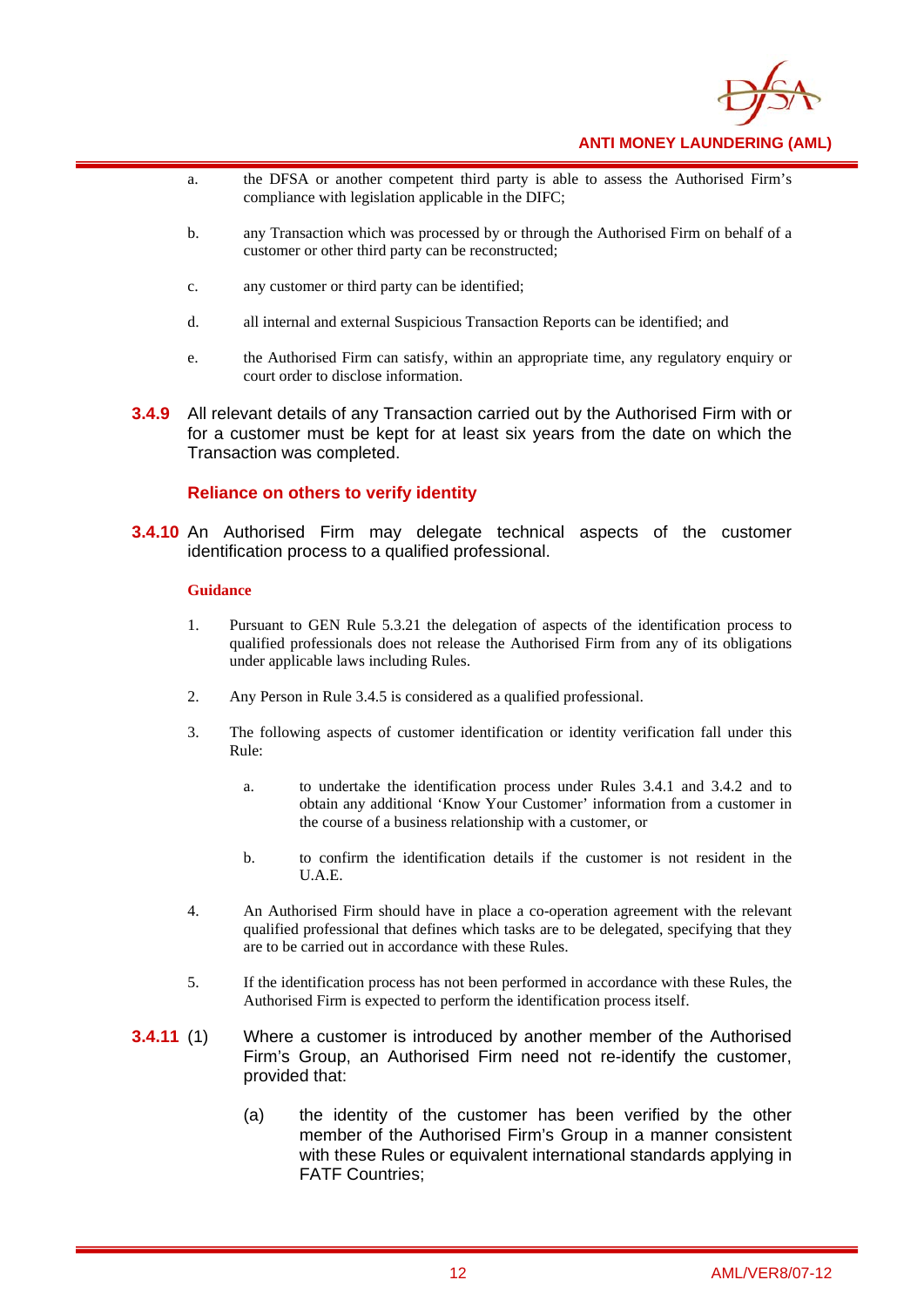

- (b) no exception from identification obligations has been applied in the original identification process; and
- (c) a written statement is received from the introducing member of the Authorised Firm's Group confirming that:
	- (i) the customer has been identified with the relevant standards under (a) and (b);
	- (ii) any identification evidence can be accessed by the Authorised Firm without delay; and
	- (iii) that the identification evidence is kept for at least a six years.
- (2) If an Authorised Firm is not satisfied that the customer has been identified in a manner consistent with these Rules, the Authorised Firm must perform the verification process itself.
- **3.4.12** (1) Where customer identification records are kept by the Authorised Firm or other Persons outside the U.A.E., an Authorised Firm must take reasonable steps to ensure that the records are held in a manner consistent with these Rules.
	- (2) An Authorised Firm must verify if there are secrecy or data protection legislation that would restrict access without delay to such data by the Authorised Firm, the DFSA or the law enforcement agencies of the U.A.E. Where such legislation exists, the Authorised Firm must obtain without delay certified copies of the relevant identification evidence and keep these copies in a jurisdiction which allows access by all those Persons.

#### **Business partner identification**

- **3.4.13** (1) (a) Prior to establishing the business relationship an Authorised Firm must establish and verify its business partners' identities in accordance with Rules 3.4.1 and 3.4.2 by obtaining sufficient and satisfactory evidence of the identity of any business partner it relies upon in carrying on its Financial Services.
	- (b) An Authorised Firm must maintain accurate and up-to-date information and conduct ongoing due diligence on its business partners, throughout the course of the business relationship.
	- (c) If at any time an Authorised Firm becomes aware that it lacks sufficient information or documentation concerning a business partner's identification, or develops a concern about the accuracy of its current information or documentation, it must promptly obtain appropriate material to verify such business partner's identity.

[Amended] [RM59/08] [VER5/09-08]

(2) In the context of this Rule, a 'business partner' includes: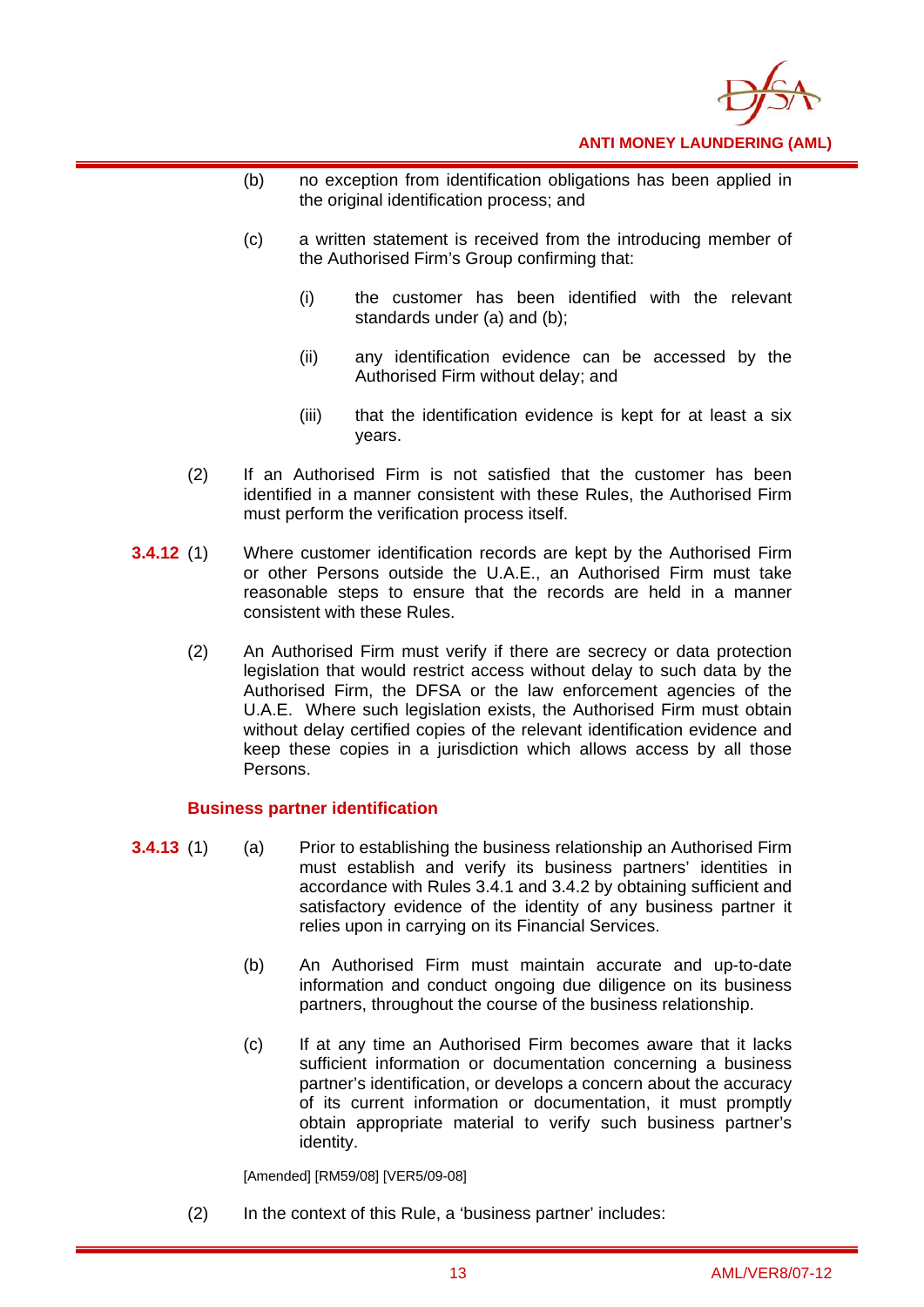

- (a) a qualified professional as specified in Rule 3.4.10;
- (b) a member of the Authorised Firm's Group;
- (c) a Correspondent Bank; or
- (d) any other service provider.
- (3) An Authorised Firm that establishes, operates or maintains, a Correspondent Account for a Correspondent Banking Client must ensure that it has arrangements to:
	- (a) conduct due diligence in respect of the opening of a Correspondent Account for a Correspondent Banking Client including measures to identify its:
		- (i) ownership and management structure;
		- (ii) major business activities and customer base;
		- (iii) location; and
		- (iv) intended purpose of the Correspondent Account;
	- (b) identify third parties that will use the Correspondent Account; and
	- (c) monitor Transactions processed through a Correspondent Account that has been opened by a Correspondent Banking Client, in order to detect and report any suspicion of money laundering.

- 1. The requirement to identify the business partner is meant to cover only those business partners who may pose any relevant money laundering risk to the Authorised Firm. Hence, an Authorised Firm would be not required to establish and verify the identity of, for example, its maintenance or cleaning service.
- 2. The DFSA may take into account the identity of an Authorised Firm's business partner and the nature of their relationship in considering the fitness and propriety of an Authorised Firm.
- 3. 'Know your business partner' is as important as 'Know Your Customer'. An Authorised Firm is therefore required to verify the identity of a prospective business partner and to obtain evidence of it. The same documentation used to identify customers should be obtained from the business partner prior to conducting any business. Further details are set out in App1.
- 4. Before entering into a business relationship, an Authorised Firm should conduct a due diligence investigation, which includes ensuring that the business partner is an existing Person, authorised to conduct the kind of business in question and, if applicable to verify that this Person is duly regulated by a Financial Services Regulator or other relevant regulatory authority. In accordance with 'The Wolfsberg Anti Money Laundering Principles for Correspondent Banking', the Authorised Firm should thereby take into account, and verify the nature of: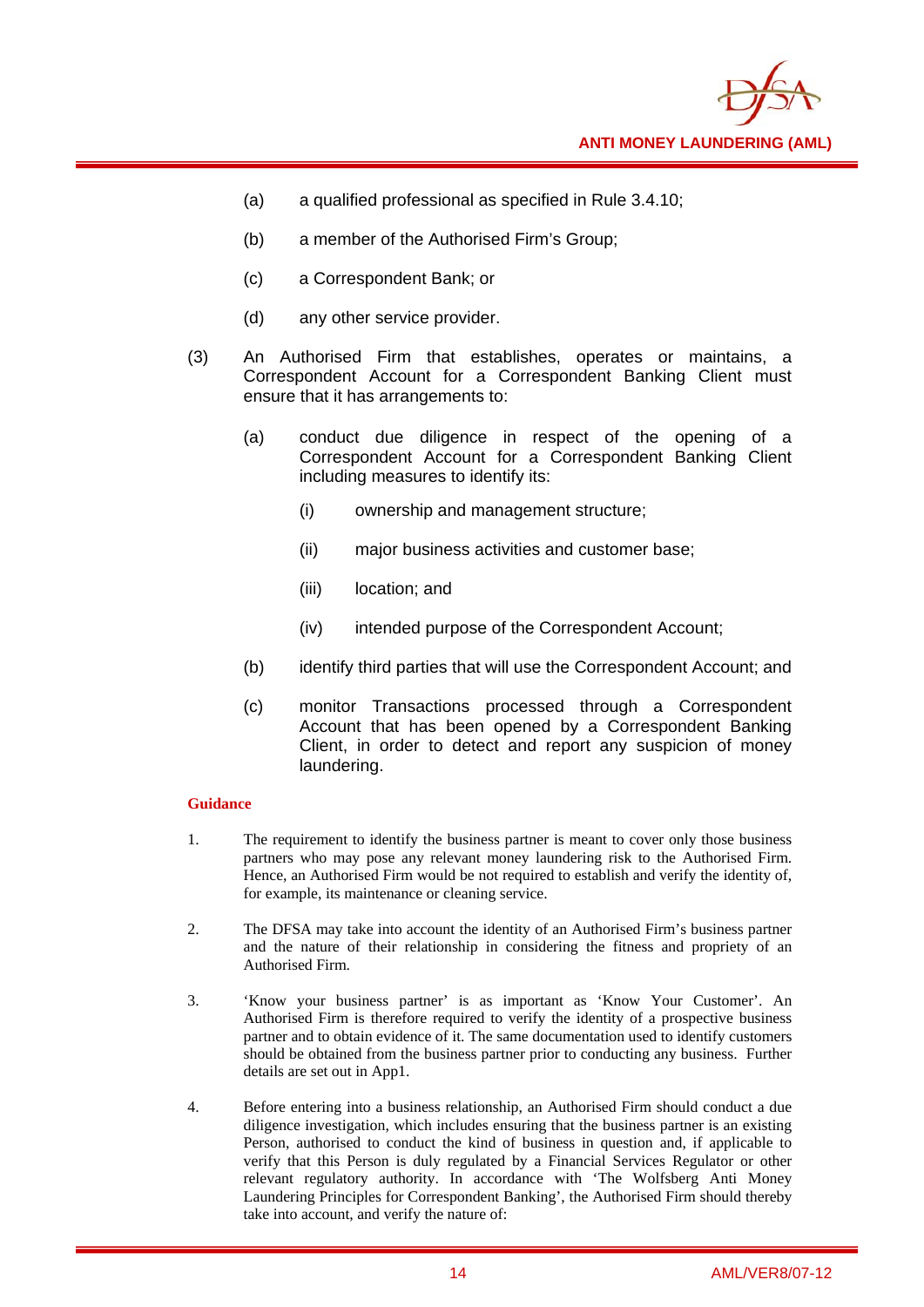

- a. the business to be conducted and the major business activities;
- b. the jurisdiction where the business partner is located as well as that of the parent;
- c. the transparency and the nature of the ownership and the management structure; and
- d. it may also gather information about the reputation of the business partner, including whether it has been subject to investigation or regulatory action in relation to money laundering or terrorist financing.
- 5. An Authorised Firm should adopt a risk-based approach when verifying its business partners' identities. Depending on the money laundering risk assessment of the Authorised Firm's business partner, the Authorised Firm should decide to what level of detail the business partner identification and verification process will need to be performed, further details are set out in App2.
- 6. With regard to Correspondent Banking Clients and, if applicable other qualified professionals, specific care should be taken to assess their anti money laundering arrangements, that is regarding customer identification, Transaction monitoring, terrorist financing and other relevant elements and to verify that these business partners comply with the same or equivalent anti money laundering requirements as the Authorised Firm. Information on applicable laws and regulations regarding the prevention of money laundering should be obtained. An Authorised Firm should ensure that a Correspondent Banking Client does not use the Authorised Firm's products and services to engage in business with Shell Banks, see Rule 3.4.14.
- 7. If applicable, information on distribution networks and delegation of duties should be obtained.
- 8. An Authorised Firm should verify if any secrecy or data protection law exists in the country of incorporation of the business partner that would prevent access to relevant data.
- 9. An Authorised Firm should have specific arrangements to ensure that adequate due diligence and identification measures with regard to the business relationship are taken.
- 10. The Authorised Firm should conduct regular reviews of the relationship with its business partners.
- 11. The senior management or Governing Body of an Authorised Firm should give their approval before it establishes any new correspondent banking relationships.

#### **3.4.14** An Authorised Firm must not:

- (a) establish a correspondent banking relationship with a Shell Bank;
- (b) establish or keep anonymous accounts or accounts in false names; or
- (c) maintain a nominee account which is held in the name of one Person, but controlled by or held for the benefit of another Person whose identity has not been disclosed to the Authorised Firm.

#### **Guidance**

An Authorised Firm should also have arrangements to guard against establishing a business relationship with business partners who permit their accounts to be used by Shell Banks.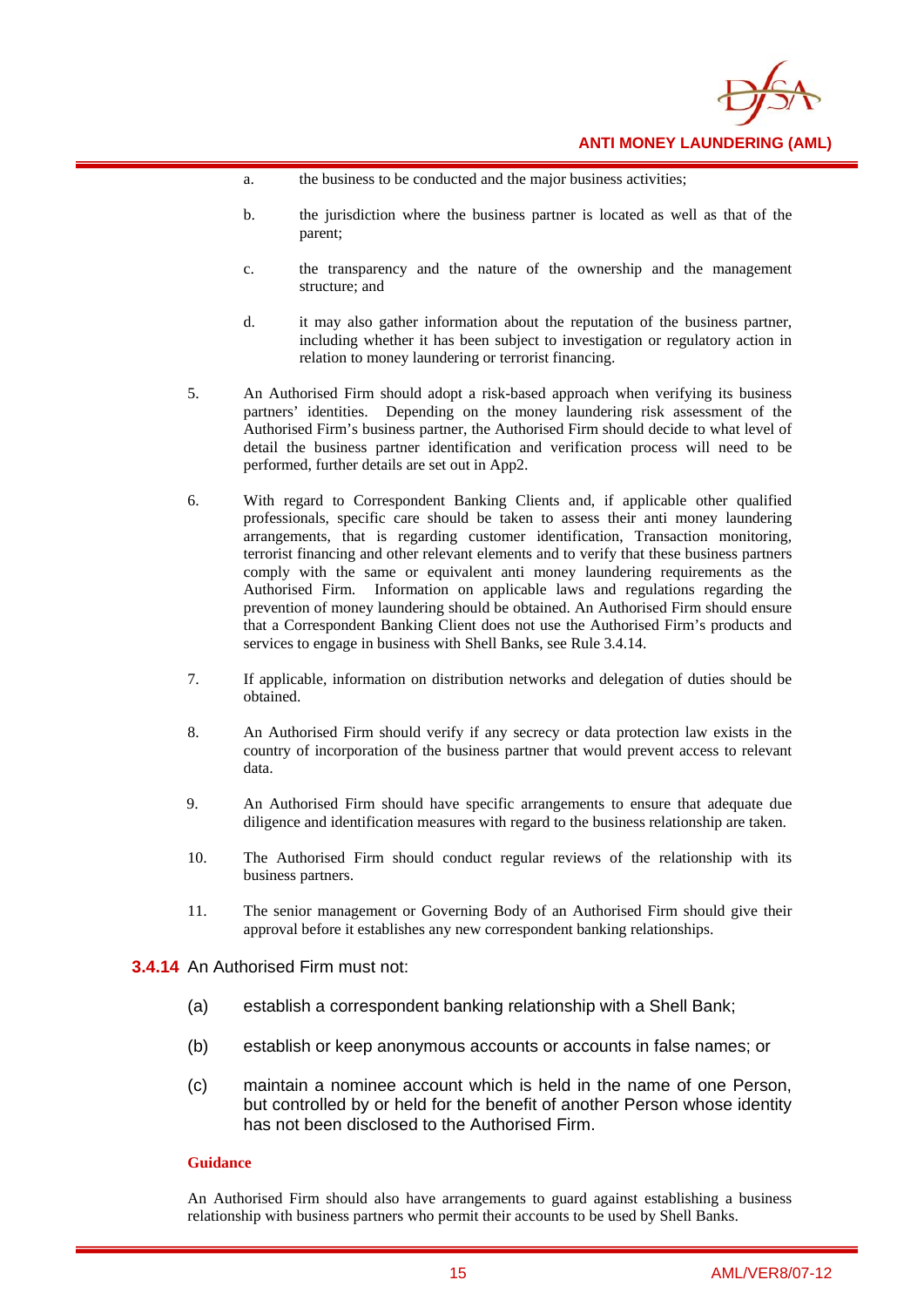

## **3.5 Internal and external reporting requirements**

- **3.5.1** (1) An Authorised Firm must have appropriate arrangements to ensure that whenever any Employee, acting in the ordinary course of his employment, either:
	- (a) knows or suspects; or
	- (b) has reasonable grounds for knowing or suspecting;

 that a Person is engaged in Money Laundering, that Employee makes an internal Suspicious Transaction Report to the Authorised Firm's MLRO.

(2) An Authorised Firm must have policies and procedures to ensure that disciplinary action can be taken against any Employee who fails to make such a report.

#### **Guidance**

The requirement for Employees to make an internal Suspicious Transaction Report should include situations when no business relationship was developed because the circumstances were suspicious.

- **3.5.2** If an Authorised Firm's MLRO receives an internal Suspicious Transaction Report he must without delay:
	- (a) investigate the circumstances in relation to which the report was made;
	- (b) determine whether in accordance with U.A.E. Law No. 4 a corresponding external Suspicious Transaction Report must be made to the AMLSCU; and
	- (c) if required, make such an external report to the AMLSCU; and
	- (d) provide a copy of such an external report to the DFSA at the time of provision under U.A.E. Law No. 4.

- 1. An Authorised Firm may allow its Employees to consult with their line managers before sending a report to the MLRO. The DFSA would expect that such consultation does not prevent making a report whenever an Employee has stated that he has knowledge, suspicion or reasonable grounds for knowing or suspecting that a Transaction may involve money laundering.
- 2. Authorised Firms are reminded that the failure to report suspicions of Money Laundering may constitute a criminal offence that is punishable under the laws of the U.A.E.
- 3. External Suspicious Transaction Reports under U.A.E. Law No. 4 should be faxed to the AMLSCU and a copy faxed to the DFSA. The dedicated fax numbers and the template for making Suspicious Transaction Reports are available on the DFSA website.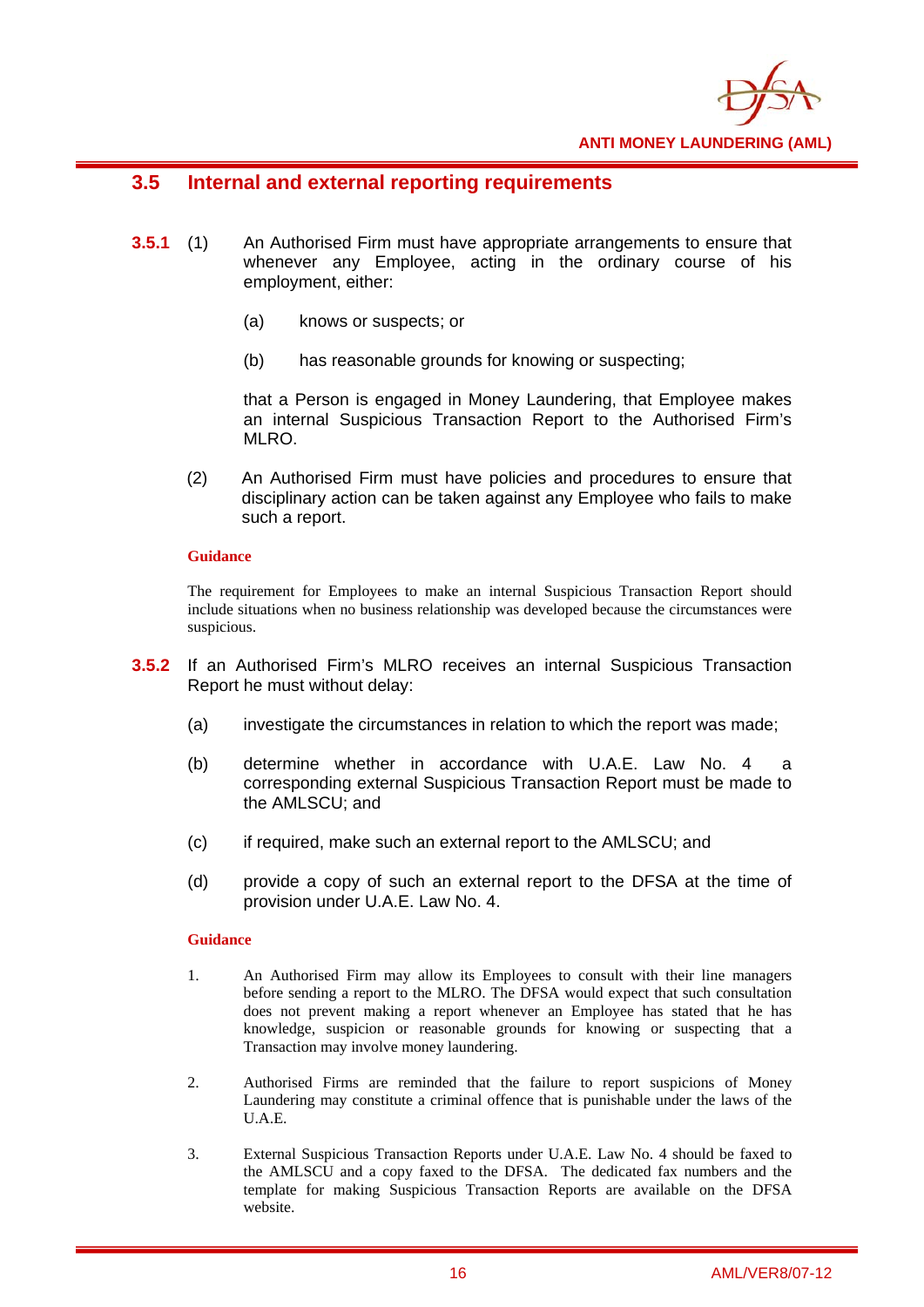

#### **3.5.3** The MLRO must document:

- (a) the steps taken to investigate the circumstances in relation to which an internal Suspicious Transaction Report is made; and
- (b) where no external Suspicious Transaction Report is made to the AMLSCU, the reasons why no such report was made.
- **3.5.4** All relevant details of any internal and external Suspicious Transaction Report pursuant to Rules 3.5.1 and 3.5.2 must be kept for at least six years from the date on which the report was made.
- **3.5.5** An Authorised Firm must ensure that if the MLRO decides to make an external Suspicious Transaction Report in accordance with Rule 3.5.2, his decision is made independently and is not subject to the consent or approval of any other Person.
- **3.5.6** Authorised Firms must not carry out Transactions which they know or suspect or have reasonable grounds for knowing or suspecting to be related to Money Laundering until they have informed the AMLSCU and the DFSA pursuant to Rule 3.5.2.

#### **Guidance**

- 1. In preparation of an external Suspicious Transaction Report, if an Authorised Firm knows or assumes that the funds which form the subject of the report do not belong to a customer but to a third party, this fact and the details of the Authorised Firm's proposed course of further action in relation to the case should be included in the report.
- 2. If the Authorised Firm has reported a suspicion to the AMLSCU, it may instruct an Authorised Firm on how to proceed with the Transaction. If the customer in question expresses his wish to move the funds before an Authorised Firm receives instruction from the AMLSCU on how to proceed, the Authorised Firm should immediately contact the AMLSCU for further instructions.
- 3. Pursuant to Article 4 of the U.A.E. Law No.4:
	- a. the Central Bank of the U.A.E. may order the freezing of suspected Property for a maximum of seven days;
	- b. the public prosecutor office of the U.A.E. may order seizure of suspected Property, proceeds or instrumentalities; or
	- c. a competent court of the U.A.E. may order provisional attachment for undetermined periods on any Property, proceeds or instrumentalities, if they have resulted from, or are associated with, a Money Laundering offence.
- 4. Further, and pursuant to Article 4 of the U.A.E. Law No. 4, the Attorney General of the U.A.E. has the exclusive authority to initiate criminal action against a perpetrator of offences set out in the law.

#### **Tipping-off**

#### **Guidance**

1. Authorised Firms are reminded that in accordance with Article 16 of the U.A.E. Law No. 4, Authorised Firms or any of their Employees must not tip-off any Person, that is,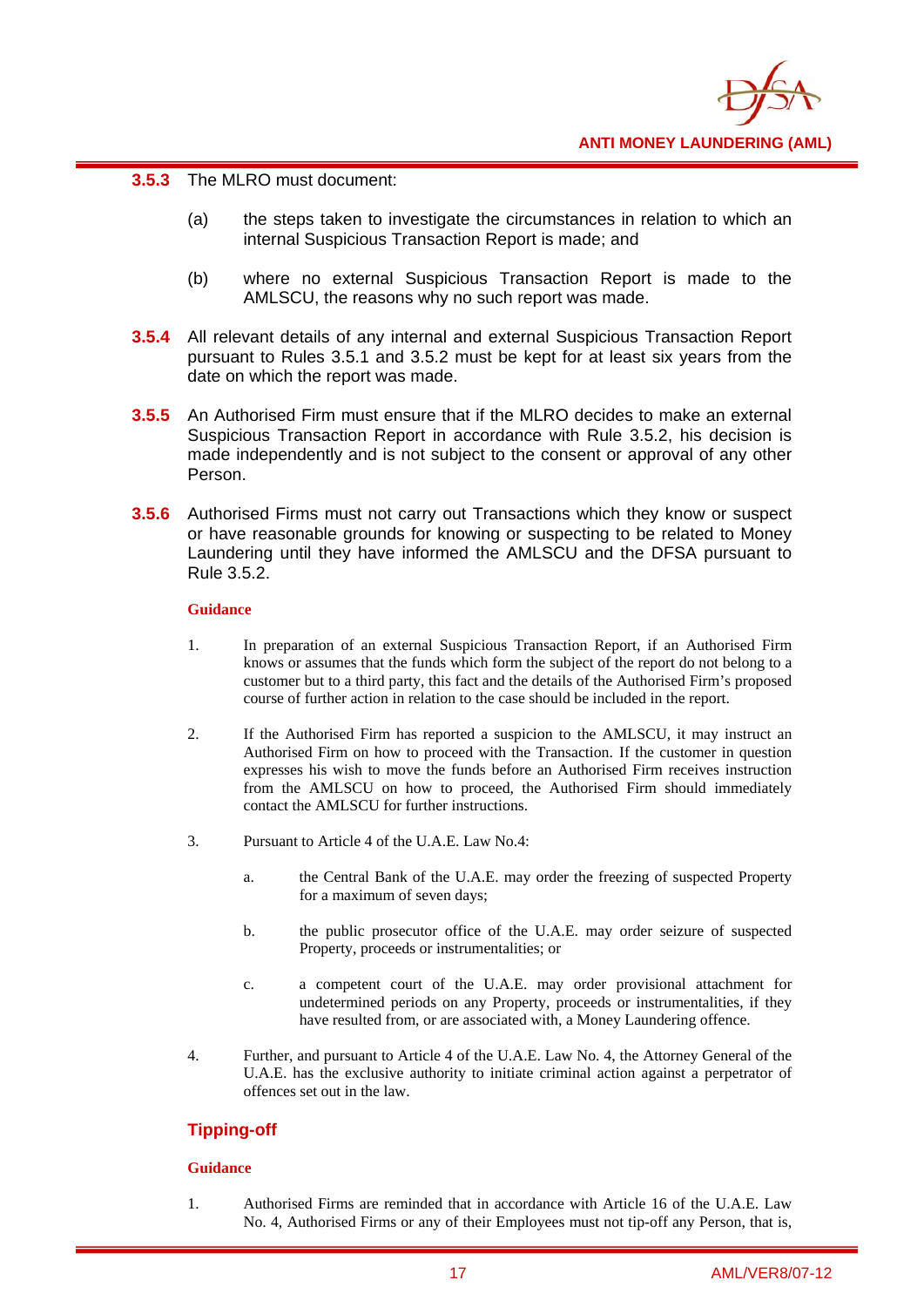

inform any Person that his Transaction is being scrutinised for possible involvement in suspicious Money Laundering operations, or that any other competent authority is investigating his possible involvement in suspicious Money Laundering operations.

2. If an Authorised Firm reasonably believes that performing the 'Know Your Customer' process will tip-off a customer or potential customer, it may choose not to pursue that process and should file a Suspicious Transaction Report in accordance with Rule 3.5.2. Authorised Firms should ensure that their Employees are aware of and sensitive to these issues when considering the KYC process.

## **3.6 Government, regulatory and international findings**

- **3.6.1** An Authorised Firm must establish and maintain systems and controls to obtain and make appropriate use of any findings, recommendations, guidance, directives, resolutions, sanctions, notices or other conclusions issued by:
	- (a) the government of the U.A.E. or any government departments in the  $U.A.E.:$
	- (b) the Central Bank of the U.A.E. or the AMLSCU;
	- (c) the Financial Action Task Force (FATF); and
	- (d) the DFSA;

concerning arrangements for preventing money laundering or terrorist financing in a particular country or jurisdiction, including any assessment of material deficiency against relevant countries in adopting international standards.

[Amended] [RM59/08] [VER5/09-08]

- 1. The purpose of this Rule is to ensure that when an Authorised Firm makes a decision about its anti money laundering policies, procedures, systems and controls, it should take into account any findings of inadequacy, for example, any notice or guidance issued by the FATF concerning the approach to money laundering of individual countries or jurisdictions. In addition, the systems and controls mentioned in Rule 3.6.1 should be established and maintained by an Authorised Firm taking into account its risk assessment pursuant to section 3.7. In relation to the term "make appropriate use" in Rule 3.6.1, this may mean that an Authorised Firm cannot undertake a transaction for or on behalf of a Person or that it may need to undertake further due diligence in respect of a Person.
- 2. Authorised Firms should examine and pay special attention to any Transactions or business relations with Persons located in such countries or jurisdictions.
- 3. Authorised Firms considering Transactions or business relationships with Persons located in countries or jurisdictions that have been identified as deficient, or against which the U.A.E. or the DFSA have outstanding advisories, should be aware of the background against which the assessments, or the specific recommendations have been made. These circumstances should be taken into account in respect of introduced business from such jurisdictions, and when receiving inward payments for existing customers or in respect of inter-bank Transactions from Correspondent Banking Clients.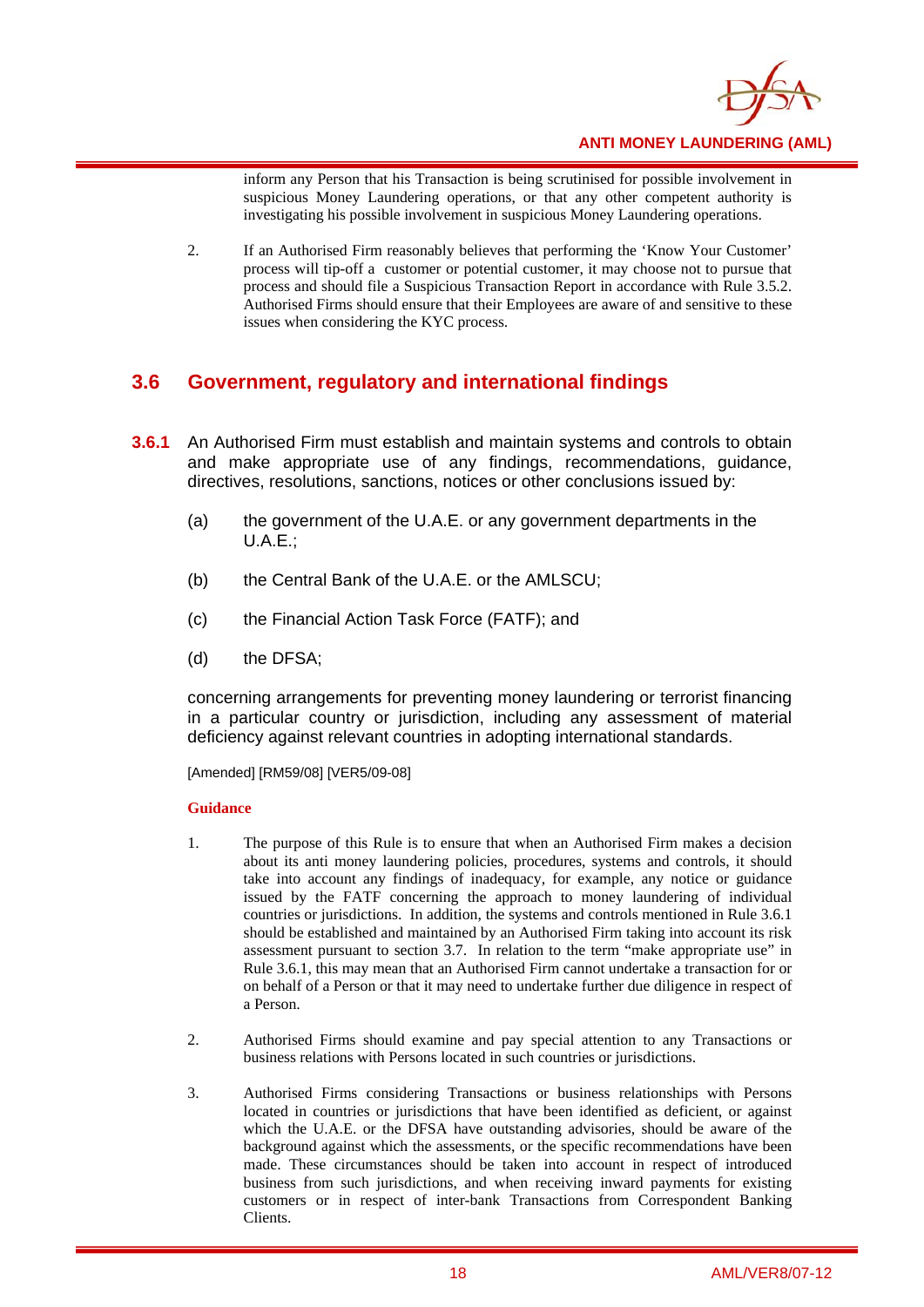

- 4. The Authorised Firm's MLRO is not obliged to report all Transactions from these countries or jurisdictions to the AMLSCU and the DFSA if they do not qualify as suspicious pursuant to U.A.E Law No. 4. See section 3.5 on internal and external reporting requirements.
- 5. Transactions with counterparties located in countries or jurisdictions which have been relieved from special scrutiny, for example, taken off sources mentioned in this Guidance may nevertheless require attention which is higher than normal.
- 6. In order to assist Authorised Firms, the DFSA will, from time to time, publish U.A.E. national, FATF or other findings, guidance, directives or sanctions. However, the DFSA expects an Authorised Firm to take its own steps in acquiring relevant information from various available sources. For example, an Authorised Firm may obtain relevant information from the consolidated list of financial sanctions in the European Union Office, HM Treasury (United Kingdom) lists, and the Office of Foreign Assets Control (OFAC) of the United States Department of Treasury.
- 7. Authorised Firms should take note of GEN Rule 5.3.29 which requires such firms to obtain and make appropriate use of the United Nations Security Council's relevant resolutions and sanctions. Such resolutions and sanctions may, for example, relate to money laundering and terrorist financing and financing of weapons of mass destruction.

[Amended] [RM59/08] [VER5/09-08]

- **3.6.2** An Authorised Firm must establish and maintain systems and controls to obtain and makes appropriate use of any findings, recommendations, guidance, directives, resolutions, sanctions, notices or other conclusions issued by:
	- (a) the government of the U.A.E. or any government departments in the  $U.A.E.:$
	- (b) the Central Bank of the U.A.E. or the AMLSCU;
	- (c) U.A.E. enforcement agencies; and
	- (d) the DFSA;

concerning names of Persons, groups, organisations or entities or any other body where suspicion of money laundering or terrorist financing exists.

- 1. The systems and controls mentioned in Rule 3.6.2 should be established and maintained by an Authorised Firm taking into account its risk assessment pursuant to section 3.7. In addition, the systems and controls mentioned in Rule 3.6.1 should be established and maintained by an Authorised Firm taking into account its risk assessment pursuant to section 3.7. In relation to the term "make appropriate use" in Rule 3.6.2, this may mean that an Authorised Firm cannot undertake a transaction for or on behalf of a Person or that it may need to undertake further due diligence in respect of a Person.
- 2. An Authorised Firm should be proactive in obtaining and appropriately using available national and international information, for example suspect lists or databases from credible public or private sources with regard to money laundering or terrorist financing including obtaining relevant information from sources mentioned in Guidance 6 under Rule 3.6.1. The DFSA encourages Authorised Firms to perform checks against their customer databases and records for any names appearing on such lists and databases as well as to monitor Transactions accordingly.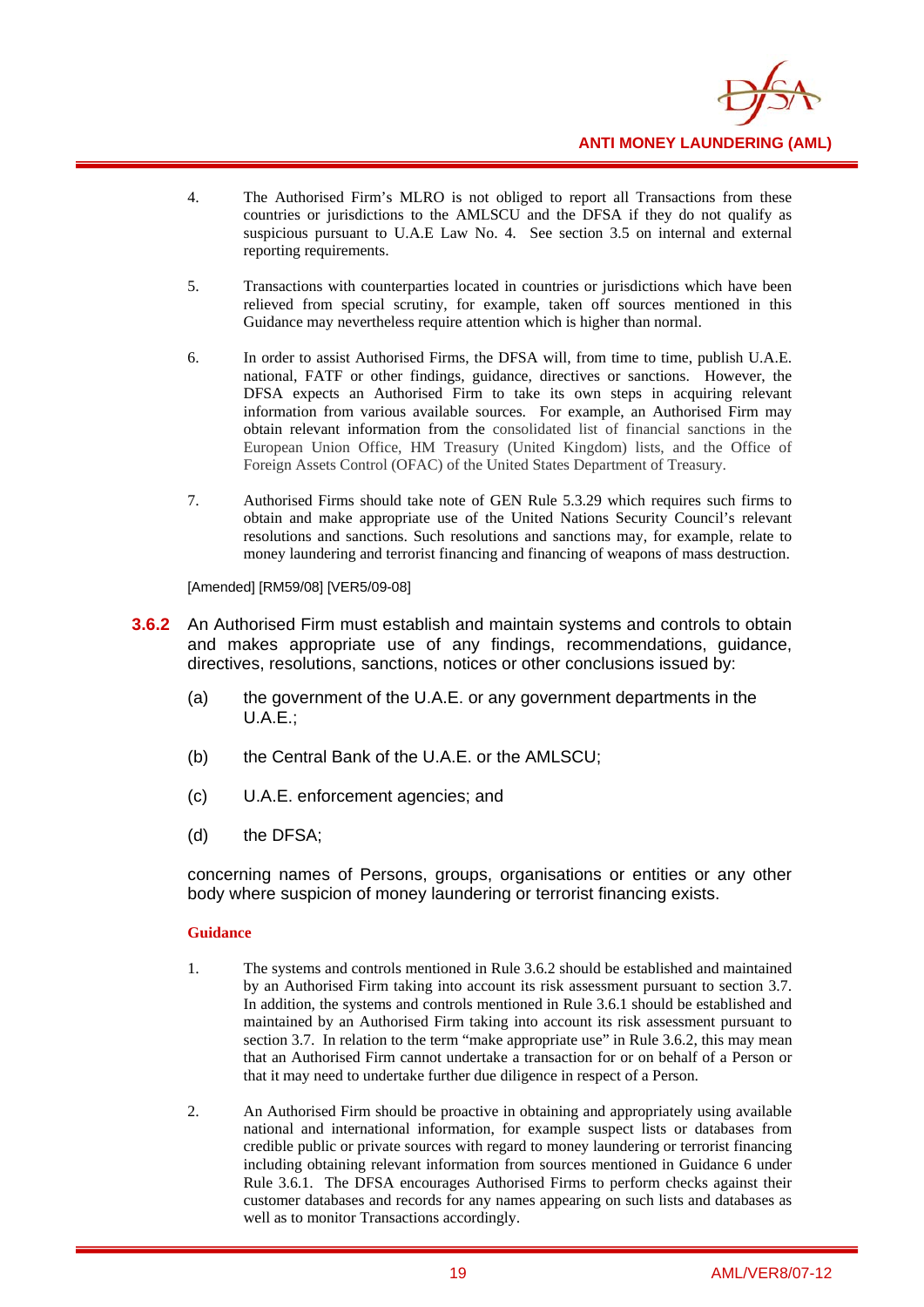

- 3. The risk of terrorists entering the financial system can be reduced if Authorised Firms apply effective anti money laundering strategies, particularly in respect of 'Know Your Customer' procedures, see Rules under sections 3.4 and 3.7 in conjunction with App1 and App2. Authorised Firms should assess which countries carry the highest risks and should conduct an analysis of Transactions from countries or jurisdictions known to be a source of terrorist financing.
- 4. The DFSA may require Authorised Firms to take any special measures it may prescribe with respect to certain types of Transactions or accounts where the DFSA reasonably believes that any of the above may pose a money laundering risk to the DIFC.
- 5. Authorised Firms should take note of GEN Rule 5.3.29 which requires such firms to obtain and make appropriate use of the United Nations Security Council's relevant resolutions and sanctions. Such resolutions and sanctions may, for example, relate to money laundering or terrorist financing and financing of weapons of mass destruction.

[Amended] [RM59/08] [VER5/09-08]

## **3.7 Money laundering risks**

#### **Risk assessment**

- **3.7.1** (1) The anti money laundering policies, procedures, systems and controls of an Authorised Firm must adequately address the money laundering risks which take into account any vulnerabilities of its products, services and customers.
	- (2) In assessing the risks in relation to money laundering, an Authorised Firm must have regard to the relevant provisions of App1 and App2.
	- (3) An Authorised Firm must assess its risks in relation to money laundering and perform enhanced due diligence investigations for higher risk products, services and customers.
	- (4) An Authorised Firm must be aware of any money laundering risks that may arise from new or developing technologies that might favour anonymity and take measures to prevent their use for the purpose of money laundering.

#### **Risks regarding corruption and politically exposed persons**

- **3.7.2** (1) An Authorised Firm must have systems and controls to determine whether a customer is a Politically Exposed Person.
	- (2) When an Authorised Firm has a customer relationship with a Politically Exposed Person, it must have specific arrangements to address the risks associated with corruption and Politically Exposed Persons.

#### **Guidance**

Guidance on how an Authorised Firm may address this risk is set out in App2 section A2.2.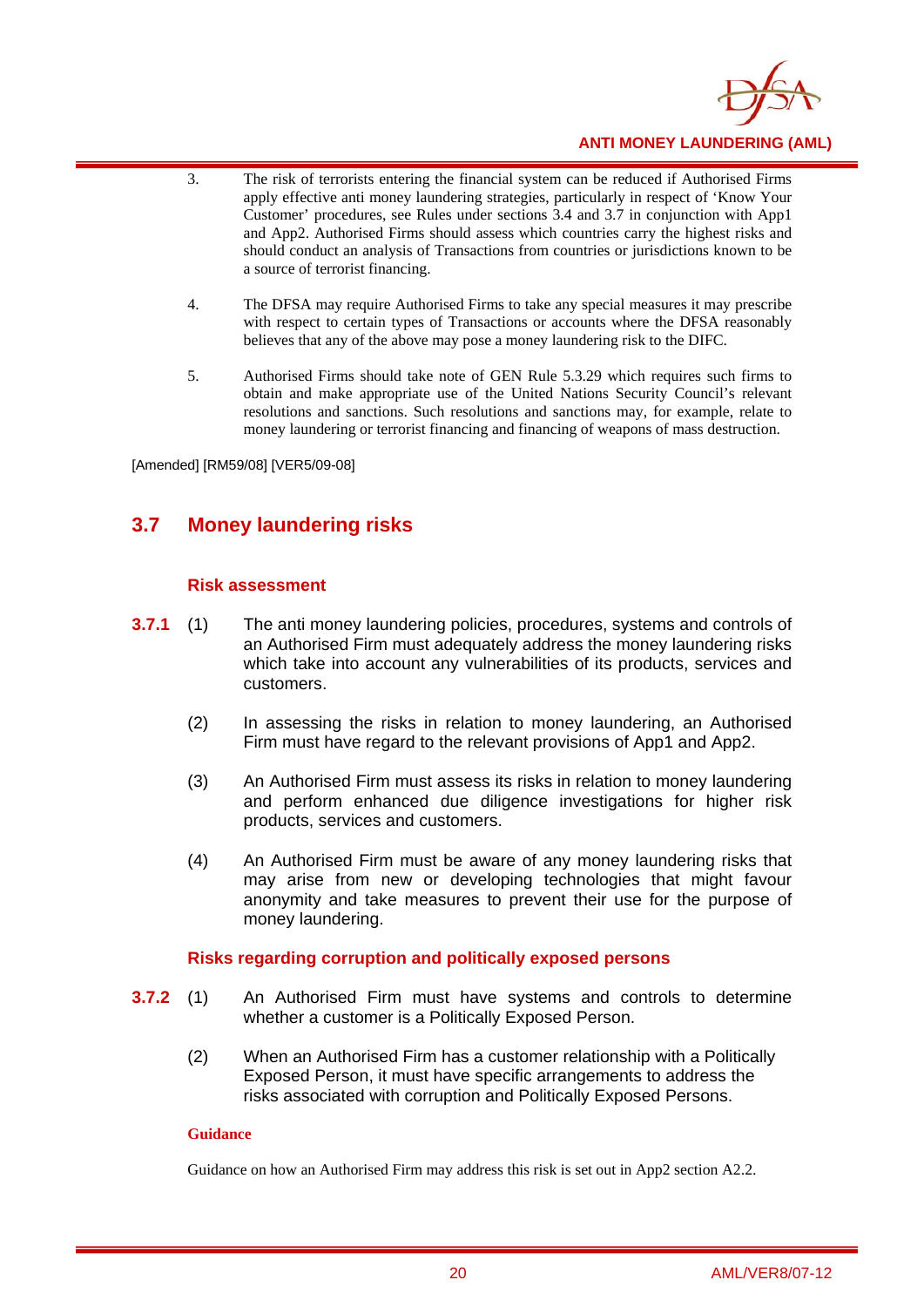

#### **Suspicious transactions and transaction monitoring**

**3.7.3** An Authorised Firm must establish and maintain policies, procedures, systems and controls in order to monitor and detect suspicious Transactions. [Amended] [RM59/08] [VER5/09-08]

#### **Guidance**

- 1. An Authorised Firm should apply an intensified and ongoing monitoring programme over higher risk transactions and accounts.
- 2. Various risk aspects about Transaction monitoring and about the detection of suspicious Transactions, which the Authorised Firm should take into account, are set out as further Guidance in App2 section A2.3.

## **3.8 Transfer of funds**

- **3.8.1** (1) Where an Authorised Firm is a financial institution and makes a payment on behalf of a customer to another financial institution using an electronic payment and message system, it must include the customer's name, address and either an account number or an unique reference number in the payment instruction.
	- (2) The requirement in (1) does not apply to an Authorised Firm which:
		- (a) provides financial institutions with messages or other support systems for transmitting funds; or
		- (b) transfers funds to a financial institution where both the originator and the beneficiary are financial institutions acting on their own behalf.

- 1. 'FATF Special Recommendation Number 7' seeks to ensure that national or international electronic payment and message systems, including fund or wire transfer systems such as SWIFT, are not misused as a means to break the money laundering audit trail. Therefore, the information about the customer as the originator of the fund transfer should remain with the payment instruction through the payment chain.
- 2. Authorised Firms should monitor for and conduct enhanced scrutiny of suspicious activities including incoming fund transfers that do not contain complete originator information, including name, address and account number or unique reference number in accordance with App2.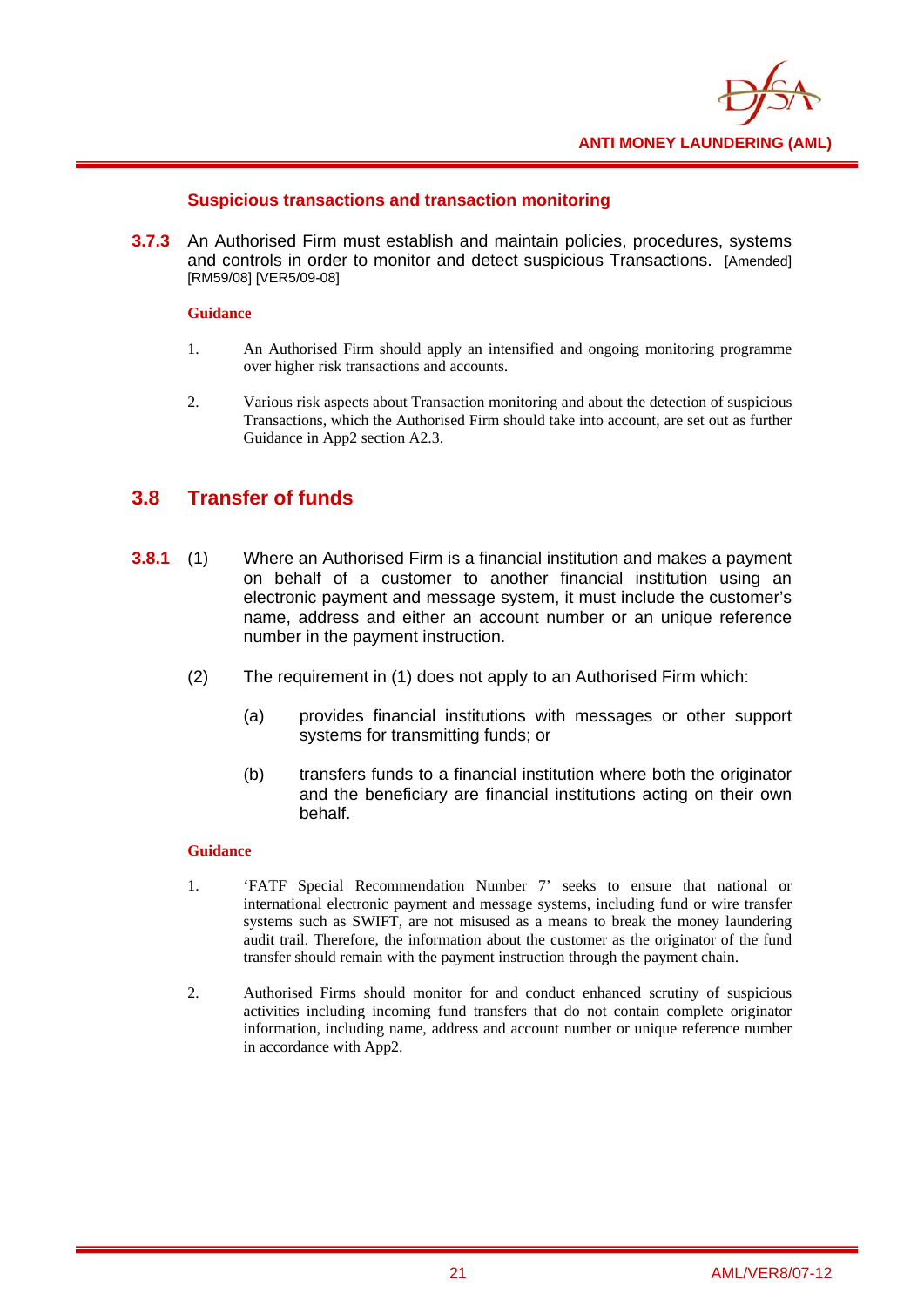

## **3.9 Awareness and training**

- **3.9.1** An Authorised Firm must have arrangements to provide periodic information and training to all Employees to ensure that they are aware of:
	- (a) the identity and responsibilities of the Authorised Firm's MLRO and his deputy;
	- (b) applicable legislation relating to anti money laundering;
	- (c) the potential effect on the Authorised Firm, its Employees and its customers of breaches of applicable legislation relating to money laundering;
	- (d) the Authorised Firm's anti money laundering policies, procedures, systems and controls and any changes to these;
	- (e) money laundering risks, trends and techniques;
	- (f) the types of activity that may constitute suspicious activity in the context of the business in which an Employee is engaged that may warrant an internal Suspicious Transaction Report pursuant to Rule 3.5.1;
	- (g) the Authorised Firm's arrangements regarding the making of an internal Suspicious Transaction Report pursuant to Rule 3.5.1;
	- (h) the use of relevant findings, recommendations, guidance, directives, resolutions, sanctions, notices or other conclusions described in section 3.6 and GEN Rule 5.3.30; and
	- (i) requirements relating to customer identification and ongoing due diligence and scrutiny of Transactions pursuant to the Rules in section 3.4.

[Amended] [RM59/08] [VER5/09-08]

- **3.9.2** Information described under Rule 3.9.1 must be brought to the attention of new Employees and must remain available to all Employees.
- **3.9.3** (1) An Authorised Firm must have arrangements to ensure that:
	- (a) its anti money laundering training is up-to-date with money laundering trends and techniques;
	- (b) its anti money laundering training is appropriately tailored to the Authorised Firm's different activities, services, customers and indicates any different levels of money laundering risk and vulnerabilities; and
	- (c) all Employees receive anti money laundering training.
	- (2) An Authorised Firm must conduct anti money laundering training sessions with sufficient frequency to ensure that within 12 months it is provided to all Employees.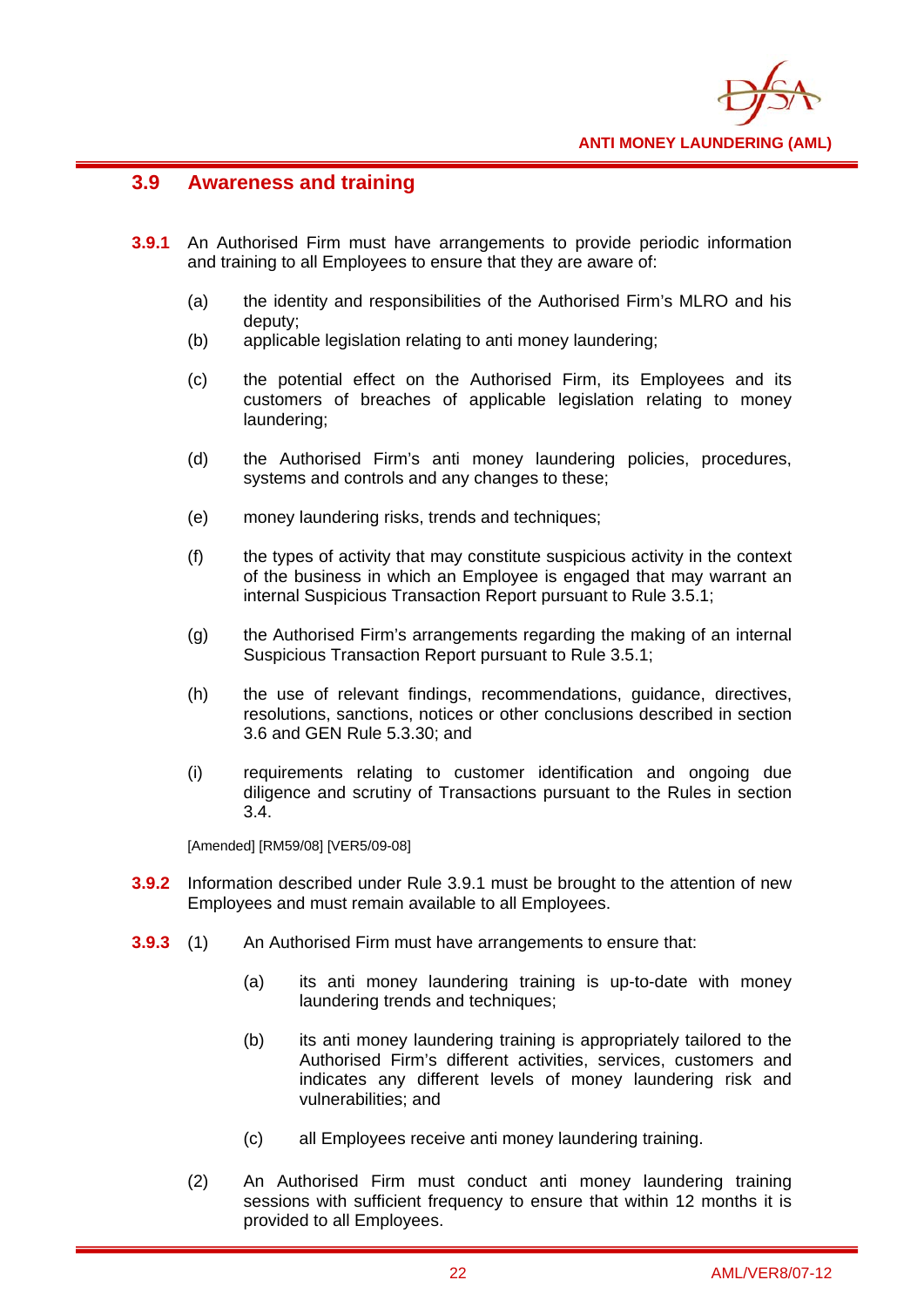

- **3.9.4** (1) All relevant details of the Authorised Firm's anti money laundering training must be recorded, including:
	- (a) dates when the training was given;
	- (b) the nature of the training, and
	- (c) the names of the Employees who received the training.
	- (2) These records must be kept for at least six years from the date on which the training was given.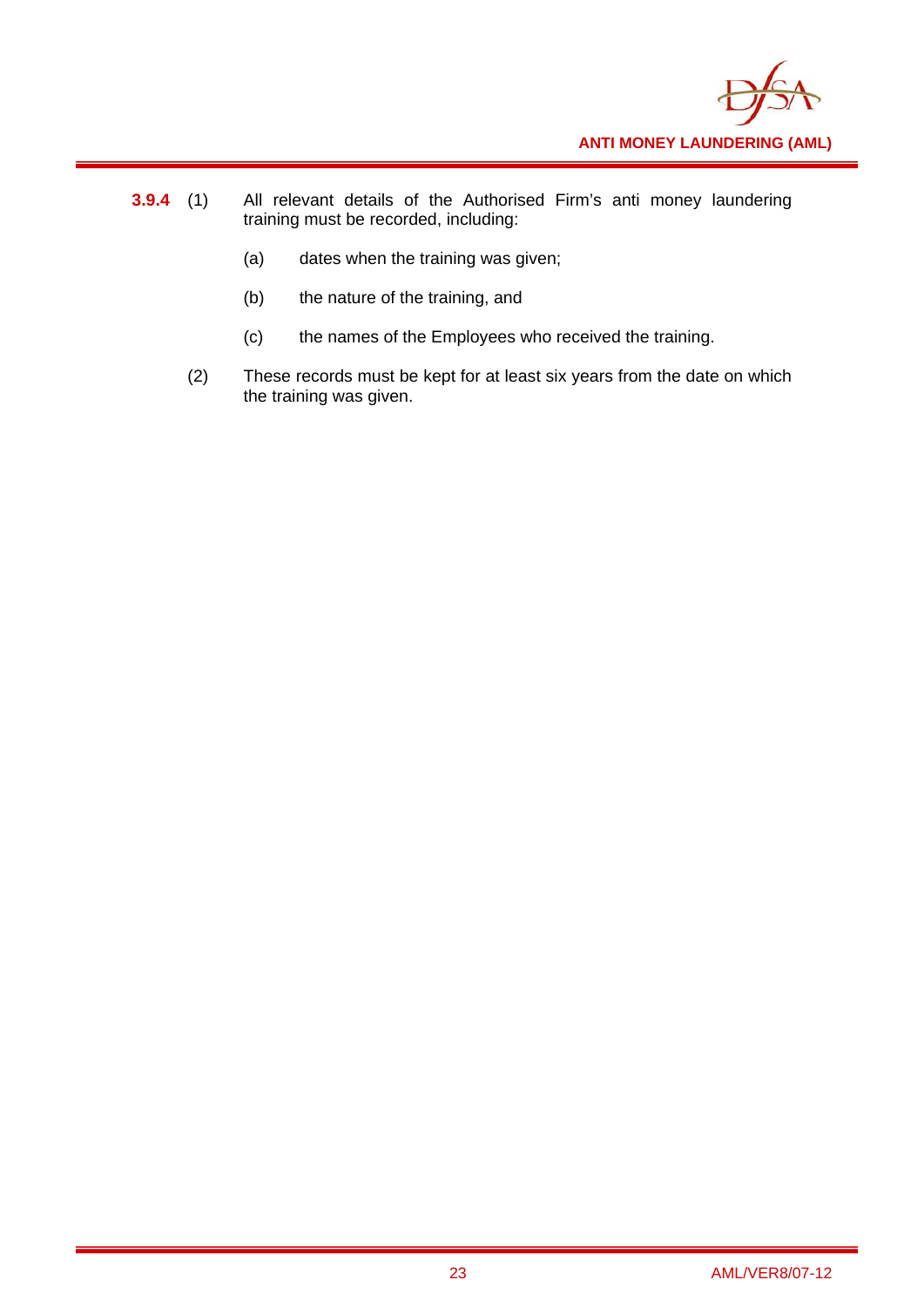

## **App1 CUSTOMER IDENTIFICATION REQUIREMENTS**

## **A1.1 Duties and responsibilities**

#### **Guidance relating to Rules 3.4.1 and 3.4.2**

- 1. Pursuant to Rule 3.4.1, an Authorised Firm is required to be satisfied that a prospective customer is who he claims to be and obtain evidence to prove this.
- 2. 'Know your Customer' and knowing the Persons with or for whom the customer acts or proposes to act, pursuant to Rule 3.4.2 consists of several aspects:
	- a. personal details: an Authorised Firm should obtain and verify details which include the true full name or names used and the current permanent address;
	- b. the nature and level of business to be conducted: an Authorised Firm should ensure that sufficient information is obtained regarding the nature of the business that the customer expects to undertake, and any expected or predictable pattern of Transactions. This information should include the purpose and reason for opening the account or establishing the business relationship, the anticipated level and nature of the activity that is to be undertaken and the various relationships of signatories to the account and the underlying Beneficial Owners;
	- c. the origin of funds: an Authorised Firm should identify how all payments were made, from where and by whom. All payments should be recorded to provide an audit trail; and
	- d. the source of wealth: an Authorised Firm should establish a source of wealth or income, including how the funds were acquired, to assess whether the actual Transaction pattern is consistent with the expected Transaction pattern and whether this constitutes any grounds for suspicion of money laundering.
- 3. It is important for an Authorised Firm to obtain such information because this process should allow for the risk of being exploited for the purpose of money laundering to be reduced to a minimum. It should also enable suspicious Transactions to be detected because they are incompatible with the information received.
- 4. Any unusual facts of which an Authorised Firm becomes aware during the identification process may be an indication of money laundering and should prompt the Authorised Firm to request supplementary information and evidence.
- 5. The DFSA expects an Authorised Firm to establish the full identity of all relevant parties to the business relationship. Further, an Authorised Firm should apply adequate measures to understand the relationship between the counterparties involved. The following list includes some identification checks for particular relationships:
	- a. joint account holders and joint applicants: identification should be performed and evidence obtained for all applicants and account holders;
	- b. pooled accounts which are managed by professional intermediaries such as mutual funds, pension funds, money funds, lawyers, stockbrokers on behalf of entities or other Persons: all Beneficial Owners of the account held by the intermediary should be identified;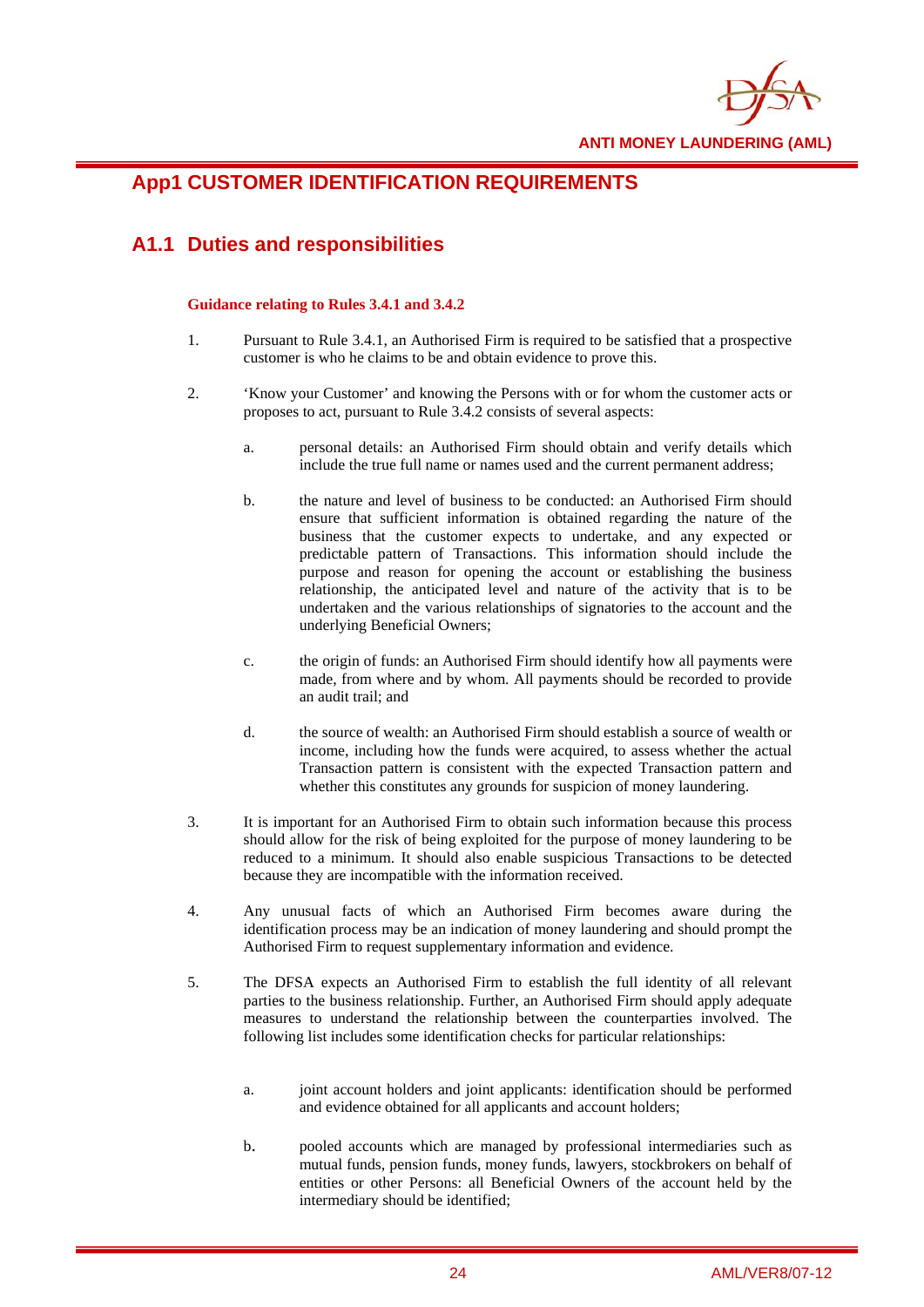

- c. power of attorney: identification and evidence should be obtained for the applicants and account holders as well as for the holder of the power of attorney; and
- d. minors: an account for a minor should be opened by a family member or guardian whose identification evidence should be obtained in addition to the birth certificate or passport of the minor.
- 6. In addition to the requirements specified above, a Trust Service Provider must carry out verification, where reasonably possible, in respect of all the parties related to a trust including the settlor, the protector, the enforcer, beneficiaries and any Person entitled to receive a distribution whether or not such Person is a named beneficiary. [Added][VER2/01-06]
- 7. With regard to insurance companies, the following 'Know Your Customer' verification and identification should be taken into account:

#### **Verification**

- a. In accordance with Rules 3.4.1 and 3.4.2, an insurance company undertaking verification should establish to its satisfaction that every verification subject exists. All verification subjects of joining applicants for insurance business should normally be verified. In the case of arrangements such as trust, nominee companies and front companies, verification should include an assessment of the substance of the arrangement, for example in relation to settlors, trustees and beneficiaries.
- b. An insurance company should carry out verification in respect of the parties entering into the insurance contract. On some occasions there may be underlying principals and if this is the case, the true nature of the relationship between principals and the policyholders should be established and appropriate enquiries performed about the former, especially if the policyholders are accustomed to acting on their instructions. 'Principal' should be understood in its widest sense to include, for example, Beneficial Owners, settlors, controlling shareholders, directors and major beneficiaries.

#### **Customer Identification**

- c. A customer includes the person or entity that holds a policy with the insurance company or, when it appears that the person or entity asking for a policy to be opened or a Transaction to be carried out, might not be acting on its own behalf, those on whose behalf a policy is maintained; and the beneficiaries of policies held by professional financial intermediaries and any Person connected with a policy who could pose a significant reputational or other risk to the insurance company.
- d. Insurance companies should establish a systematic procedure for verifying the identity of customers and should not issue a policy until the identity of a new customer is satisfactorily established, see Rule 3.4.3.

#### **Guidance relating to Rule 3.4.4**

- 8. Pursuant to Rule 3.4.4, an Authorised Firm must ensure that the information and evidence concerning a customer's identity is accurate and up-to-date.
	- a. An Authorised Firm is expected to ensure that the information and the evidence obtained from a customer is valid and has not expired, for example, when obtaining copies of identification documentation such as a passport or identification card.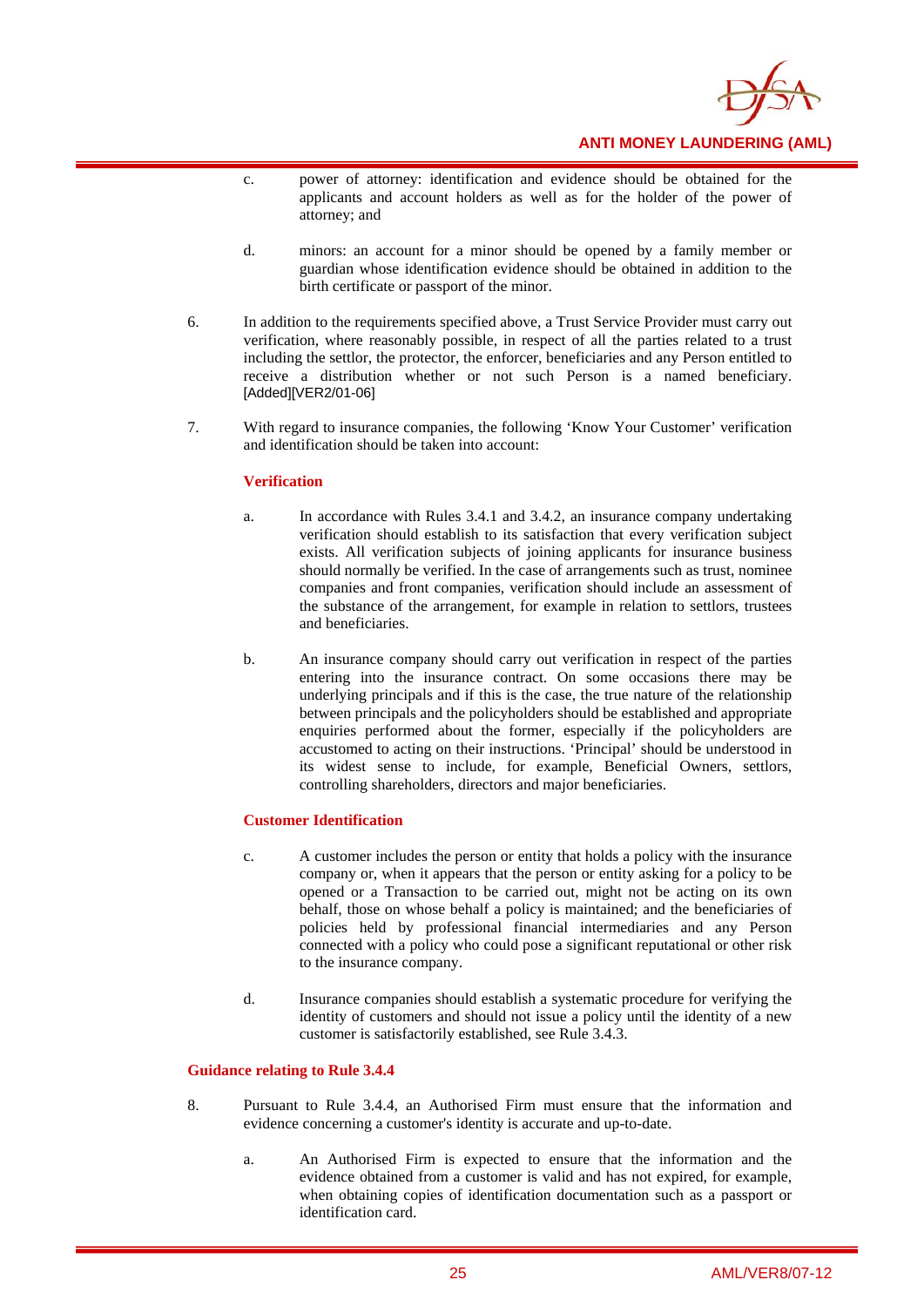

- b. The customer identification process does not end at the point of application. Following the start of the customer relationship, an Authorised Firm should ensure that all relevant evidence and information is kept up-to-date including, for example, the list of authorised signatories who can act on behalf of a corporate client.
- c. When conducting ongoing due diligence on the business relationship with, and scrutiny of Transactions undertaken by, a customer, an Authorised Firm should:
	- i. ensure consistency of such Transactions with the firm's knowledge of the customer and the customer's purpose and risk profile; and
	- ii. verify, where necessary, the source of money
- d. If a customer account is dormant or an Authorised Firm has had no contact with the customer within the previous twelve months, an Authorised Firm should take reasonable steps to verify whether available information, documentation and evidence concerning the customer is still valid and up-todate.

[Amended] [RM59/08] [VER5/09-08]

## **A1.2 Establishing identity – identification procedures**

#### **Guidance relating to Rules under section 3.4**

- 1. In accordance with Rules 3.4.1 and 3.4.2, an Authorised Firm is expected to establish to its satisfaction the true identity of a customer and any other Person on whose behalf the customer is acting, including that of the Beneficial Owner of the relevant funds which may be the subject of a Transaction to be considered. The Authorised Firm should verify that it is dealing with a true and existing Person. It also should obtain evidence of verification that is sufficient to establish that the Person is indeed who he claims to be.
- 2. The following list, which is not meant to be exhaustive, should be considered as Guidance regarding the type of information and evidence which should be obtained by an Authorised Firm to establish and verify the identity of a customer.

#### **Individuals**

- a. Evidence to be obtained in either documentary (hard copy) or electronic form:
	- i. true full name or names used:
	- ii. complete current permanent address, including all relevant details with regard to country of residence;
	- iii. telephone, fax number and email address;
	- iv. date and place of birth;
	- v. nationality;
	- vi. fiscal residence;
	- vii. occupation or profession, name of employer and location of activity;
	- viii. information regarding the nature of the business to be conducted;
	- ix. information regarding the origin of the funds; and
	- x. information regarding the source of wealth or income.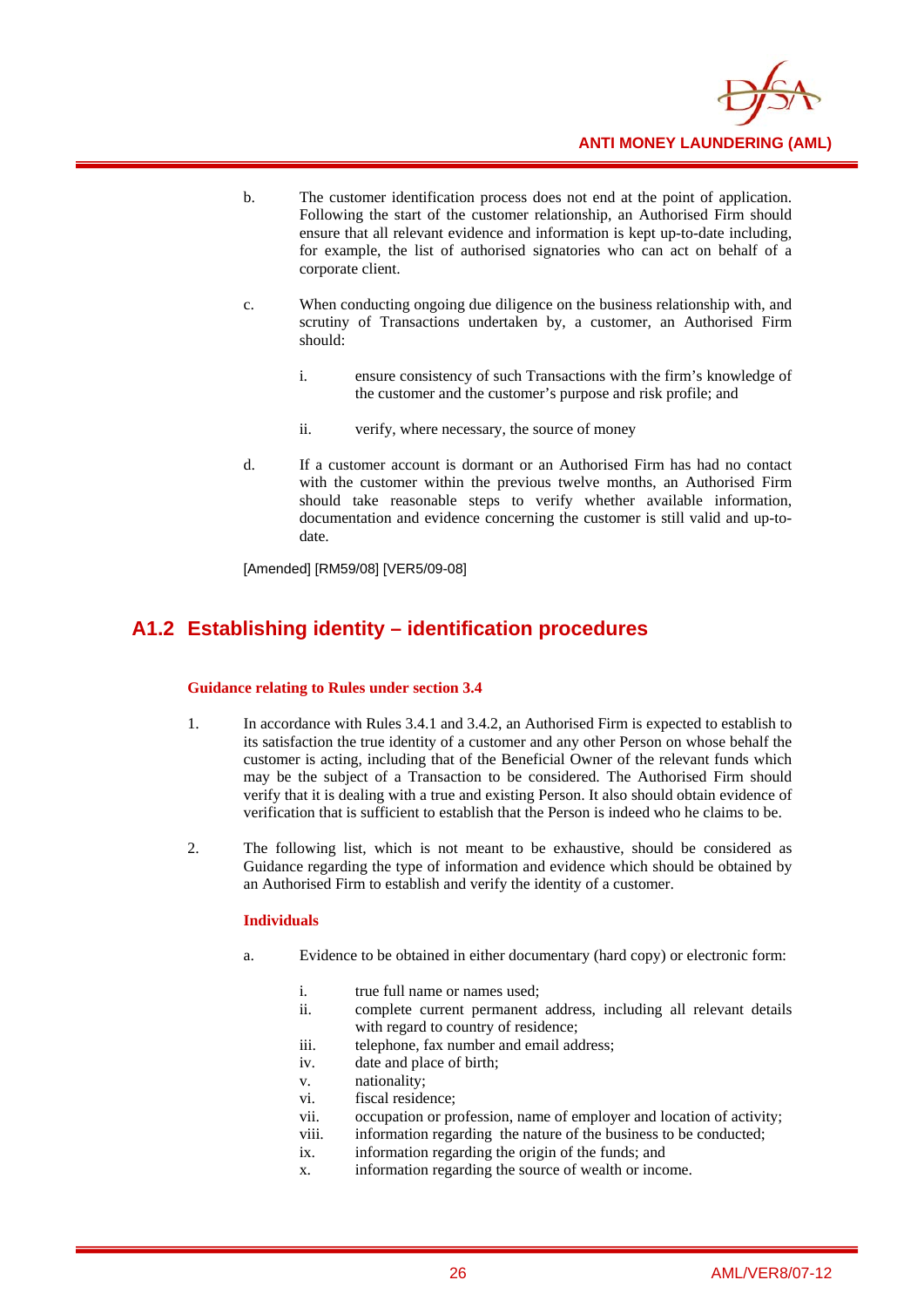

- b. The address of a prospective customer should enable an Authorised Firm to physically locate the customer. If P.O. Box numbers are customary to a country, additional methods of physically locating the customer should be applied.
- c. Documentary evidence of identity:
	- i. current, signed passport;
	- ii. current, signed ID card; or
	- iii. other identification documentation that is customary in the country of residence, such as driving licence, including a clear photograph of the prospective customer.
- d. An Authorised Firm should ensure that any documents used for the purpose of identification are original documents.
- e. Where personal identity documents, such as passport, ID card or other identification documentation cannot be obtained in original form, for example because an Authorised Firm has no physical contact with the customer the identification documentation provided should be certified as a true copy of the original document by any one of the following:
	- i. a registered lawyer;
	- ii. a registered notary;
	- iii. a chartered accountant;
	- iv. a government ministry;
	- v. a post office;
	- vi. a police officer; or
	- vii. an embassy or consulate.
- f. The individual or authority undertaking the certification under (e) should be contactable if necessary.
- g. Where a copy of an original identification document is made by an Authorised Firm, the copy should be dated, signed and marked with 'original sighted'.
- h. Documentary evidence of address:
	- i. record of home visit;
	- ii. confirmation from an electoral register search that a Person of such a name lives at that address;
	- iii. tenancy agreement;
	- iv. utility bill; or
	- v. local authority tax bill.

#### **Unincorporated businesses or partnerships**

- i. Evidence to be obtained in either documentary or electronic form:
	- i. true full name or names;
	- ii. complete current registered and trading address, including relevant details with regard to country of establishment;
	- iii. telephone, fax number and email address;
	- iv. fiscal residence;
	- v. business activity;
	- vi. information on the nature of the business to be conducted;
	- vii. trading licence, with renewal date;
	- viii. list of authorised signatories of the business or partnership;
	- ix. regulatory body, if applicable;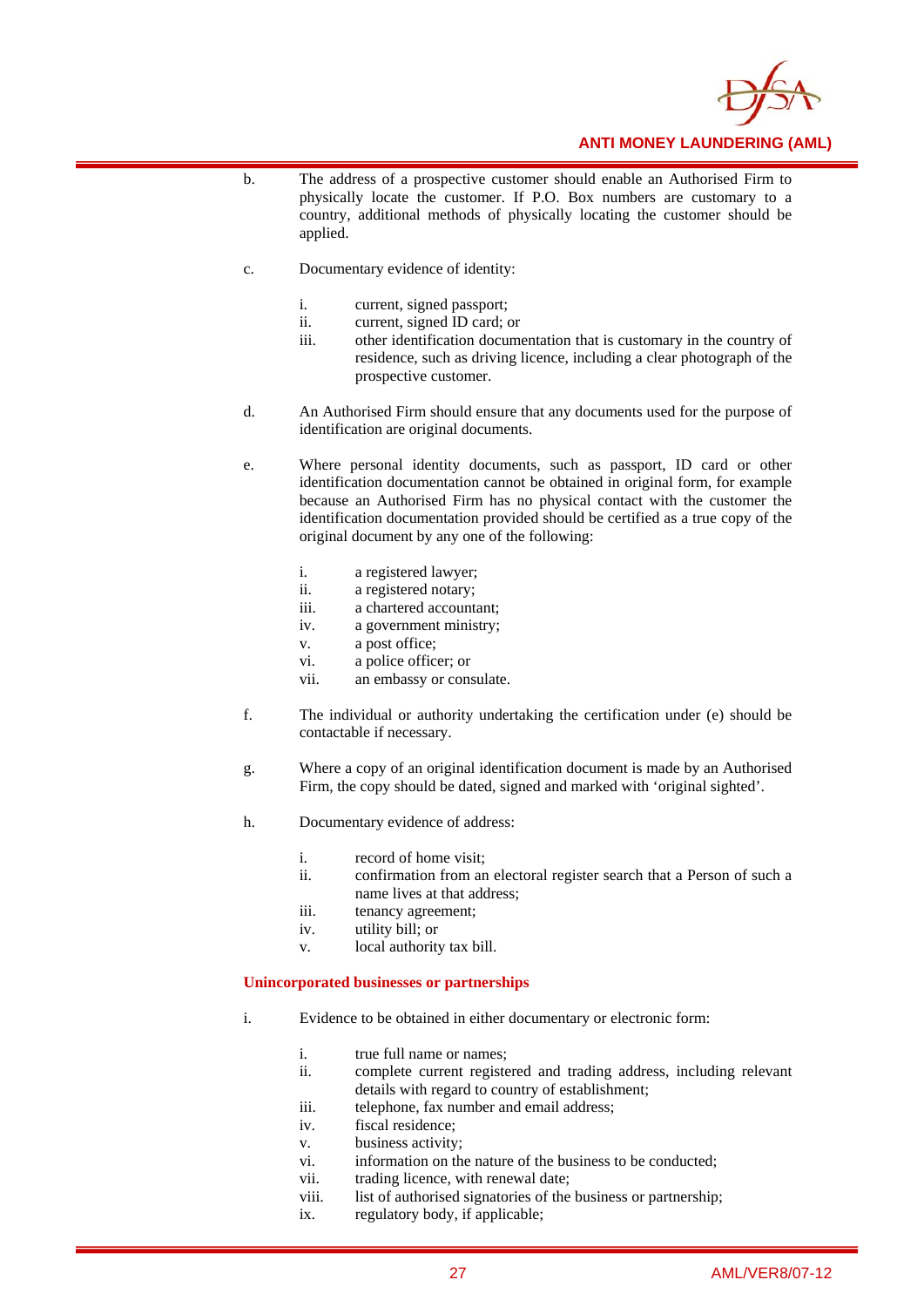

- x. information regarding the origin of funds; and
- xi. information regarding the source of wealth/income.
- j. Documentary evidence of identity:
	- i. latest annual report and accounts, audited where applicable, and
	- ii. certified copy of the partnership deed, to ensure that it has a legitimate purpose and to ascertain the nature of the business or partnership.
- k. Evidence of the trading address of the business or partnership should be obtained and may be verified with a visit to the place of business.

#### **Corporate entities including financial or credit institutions that are not covered by an exemption, including financial or credit institutions that are not regulated by the DFSA or regulated in a FATF country**

- l. Evidence to be obtained in either documentary or electronic form:
	- i. registered corporate name and any trading names used;
	- ii. complete current registered address and any separate principal trading addresses, including all relevant details with regard to country of residence;
	- iii. telephone, fax number and email address;
	- iv. date and place of incorporation;
	- v. corporate registration number;
	- vi. fiscal residence;
	- vii. business activity;
	- viii. regulatory body, if applicable;
	- ix. name and address of Group, if applicable;
	- x. legal form;
	- xi. name of external auditor;
	- xii. information regarding the nature and level of the business to be conducted;
	- xiii. information regarding the origin of the funds; and
	- xiv. information regarding the source of wealth/income.
- m. Documentary evidence of identity:
	- i. copy of the extract of the register of the regulator or exchange, or state law or edict creating the entity, in case of regulated, listed or state-owned companies;
	- ii. certified copy of the articles of association or statutes;
	- iii. certified copy of either the certificate of incorporation or the trade register entry and the trading licence including the renewal date;
	- iv. latest annual report, audited and published if applicable;
	- v. certified copies of the list of authorised signatories specifying who is authorised to act on behalf of the customer account and of the board resolution authorising the signatories to operate the account;
	- vi. certified copies of the identification documentation of the authorised signatories;
	- vii. names, country of residence, nationality of directors or partners and of the members of the governing body; and
	- viii. list of the main shareholders holding more than 5% of the issued capital.
- n. If the applying customer is not obliged to publish an audited annual report, adequate information about the financial accounts should be obtained.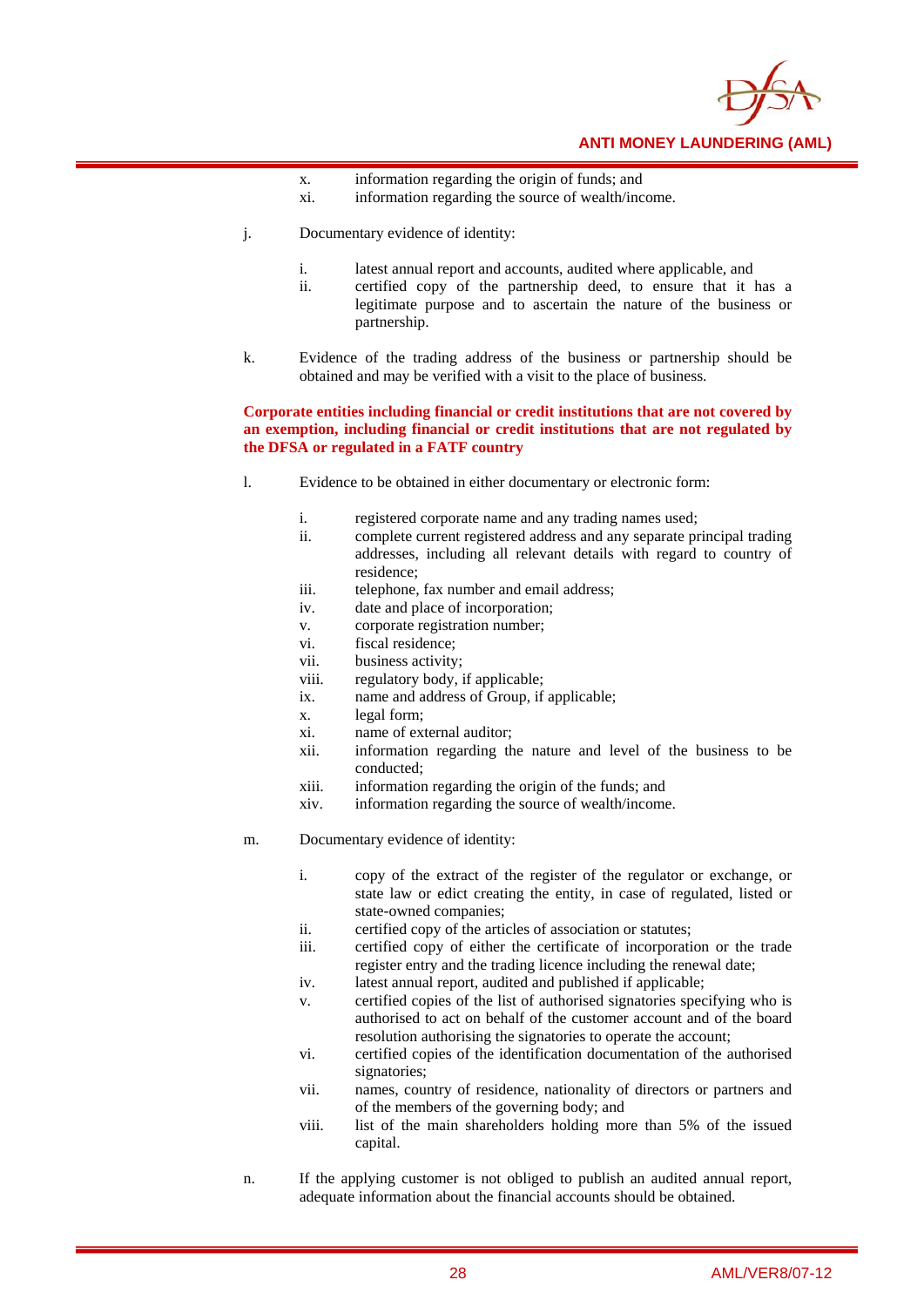

o. An Authorised Firm should verify that the applying customer is active and has not been, or is not in the process of being dissolved, wound-up or terminated.

#### **Trusts, nominees and fiduciaries**

- p. In addition to the identification documentation listed under 'corporate entities' (l-m), the following information and documentation should be obtained:
	- i. identity of any settlor, the trustee and any principal controller who has the power to remove the trustee as well as the identity of the Beneficial Owner;
	- ii. a certified copy of the trust deed, to ascertain the nature and purpose of the trust; and
	- iii. documentary evidence of the appointment of the current trustees.
- q. An Authorised Firm should ensure that it is advised about any changes concerning the individuals who have control over the funds, and concerning the Beneficial Owners.
- r. Where a trustee, principal controller or Beneficial Owner who has been identified is about to be replaced, the identity of the new trustee, principal controller or Beneficial Owner should be verified before they are allowed to exercise control over the funds.

#### **Authorised Firms, Ancillary Service Providers and Authorised Market Institutions regulated by the DFSA or financial or credit institutions regulated in a FATF country**

- s. Pursuant to Rules 3.4.5 and 3.4.6, identification evidence is generally not required for customers of a firm who are themselves Authorised Firms, Ancillary Service Providers or Authorised Market Institutions registered or regulated by the DFSA or are financial or credit institutions regulated by any FATF member state's relevant Financial Services Regulator or other relevant regulatory authority.
- t. However, the confirmation of the existence of such a relevant firm or institution under Guidance note 2.s. above, its regulatory status, including the application of Rules applying in the DIFC or equivalent anti money laundering provisions, should be verified by the Authorised Firm prior to entering into a customer relationship. Regular professional and commercial checks and due diligence investigations should still be performed. The Authorised Firm should verify the regulatory status of the firm or institution by one of the following means:
	- i. request confirmation from the relevant Financial Services Regulator or other relevant regulatory authority, body, or home country Central Bank; or
	- ii. request a certified copy of a relevant licence or authorisation to conduct financial or banking business from the firm or institution.

#### **Clubs, cooperative, charitable, social or professional societies**

u. An Authorised Firm should take steps to satisfy itself as to the legitimate purpose of clubs and societies by, for example, obtaining a certified copy of the constitution of the organisation.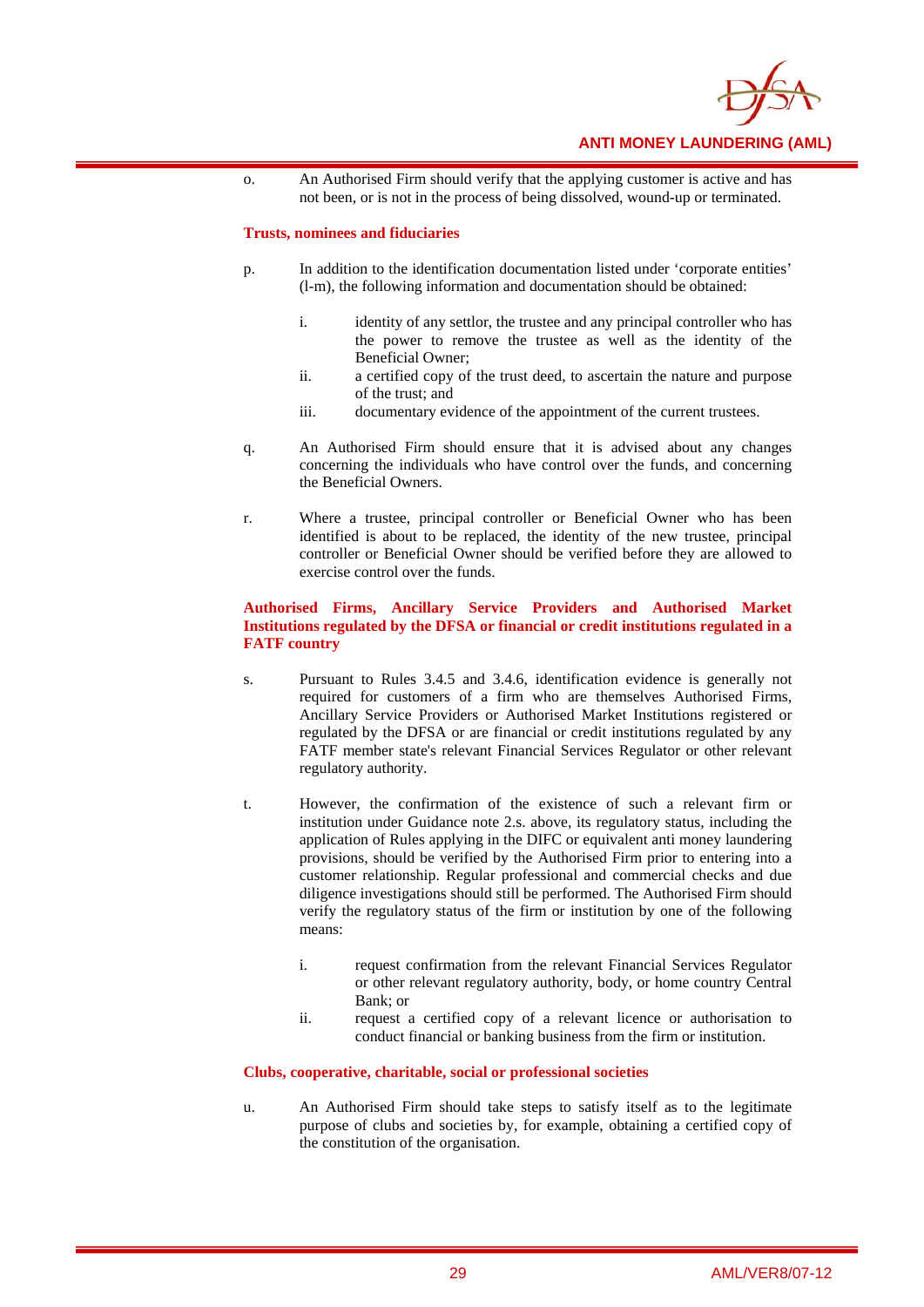

- v. The identity of the principal signatories and controllers should be verified in accordance with the requirements for private individuals. The capacity of the signatories to act on behalf of the club or society and the identity of Beneficial Owners of the funds should be established and verified.
- w. An Authorised Firm should consider the following items while completing the customer identification requirements for a client which is a charitable society:
	- i. Whether the charity is licensed or permitted by a regulatory authority or government entity in its home country. (Note: charities in the UAE are required to obtain from the UAE Minister of Labour and Social Affairs a certificate which confirms their identity, permits them to open bank accounts and states whether they are permitted to collect donations and make financial transfers outside the UAE through such bank accounts) issued by the UAE Minister of Labour and Social Affairs which specifically allows for the opening of bank accounts).
	- ii. The type and quality of regulation to which the charity is subject in its home state.
	- iii. The structure and overall character of management and trustees.
	- iv. Whether the charity allows donors to specify beneficiaries. If yes, then it would be prudent to ascertain that such charities are closely regulated.
	- v. The pattern of beneficiaries a small number of targeted beneficiaries could indicate potential risks.
	- vi. Whether the charity and its functioning is dominated by a few large donors and the pattern of donors.
	- vii. Whether it is a private foundation as it is more likely to be dominated by a single donor and linked to a small number of beneficiaries which will necessitate scrutiny of both the donor and the beneficiaries.

[Added][VER3/06/07][RM43/07]

- 3. The DFSA will from time to time:
	- a. review the Guidance under App1 in light of changing money laundering legislation issued by the U.A.E. Central Bank, money laundering trends and techniques and according to international standards, in order to keep the Guidance current; and
	- b. provide such other Guidance as it deems appropriate regarding customer identification obligations.
	- c. The DFSA expects that an Authorised Firm will take these changes into account by amending, as appropriate, its policies, procedures, systems and controls.
- 4. Sound 'Know Your Customer' arrangements have particular relevance to the safety and soundness of an Authorised Firm, in that:
	- a. they help to protect its reputation and the integrity of the DIFC by reducing the likelihood of Authorised Firms becoming a vehicle for, or a victim of, financial crime and suffering consequential reputational damage; and
	- b. they constitute an essential part of sound risk management, for example by providing the basis for identifying, limiting and controlling risk exposures to assets and liabilities, including assets under management.
- 5. Any inadequacy of 'Know Your Customer' standards can expose Authorised Firms to serious business operation and control risks.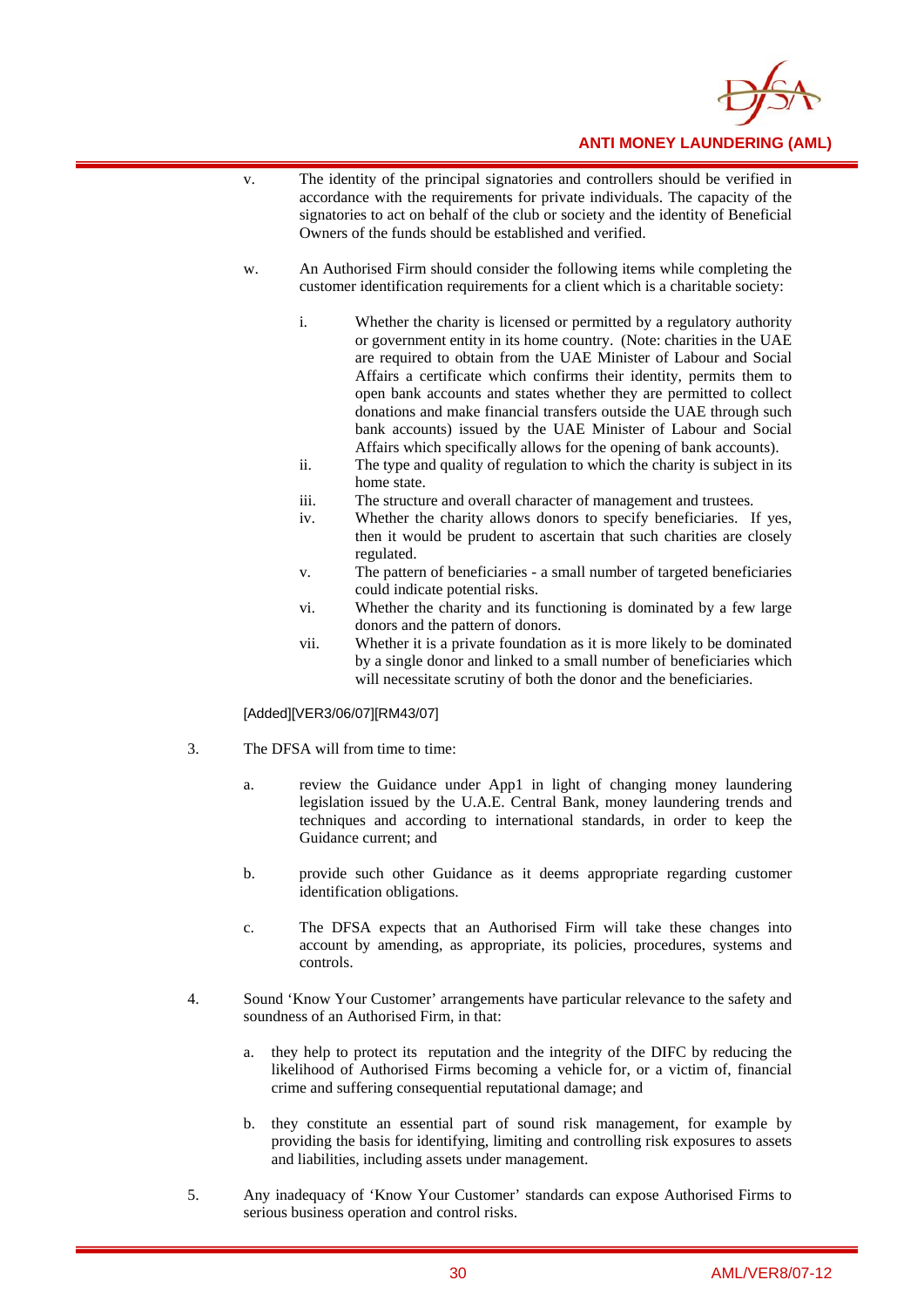

- 6. In accordance with Rule 3.4.1, an Authorised Firm should adopt a risk-based approach for the customer identification and verification process. Depending on the money laundering risk assessment regarding the Authorised Firm's customer, the Authorised Firm should decide to what level of detail the customer identification and verification process will need to be performed. See also Rules under section 3.7. The risk assessment regarding a customer should be recorded in the customer file.
- 7. The risk-based approach does not release an Authorised Firm from its overall obligation to identify fully and obtain evidence of customer identification to the DFSA's satisfaction.
- 8. An Authorised Firm is advised that in cases of doubt it should adopt a stricter rather than a moderate approach in its judgement concerning the risk level and the level of detail to which customer identification is performed and evidence obtained.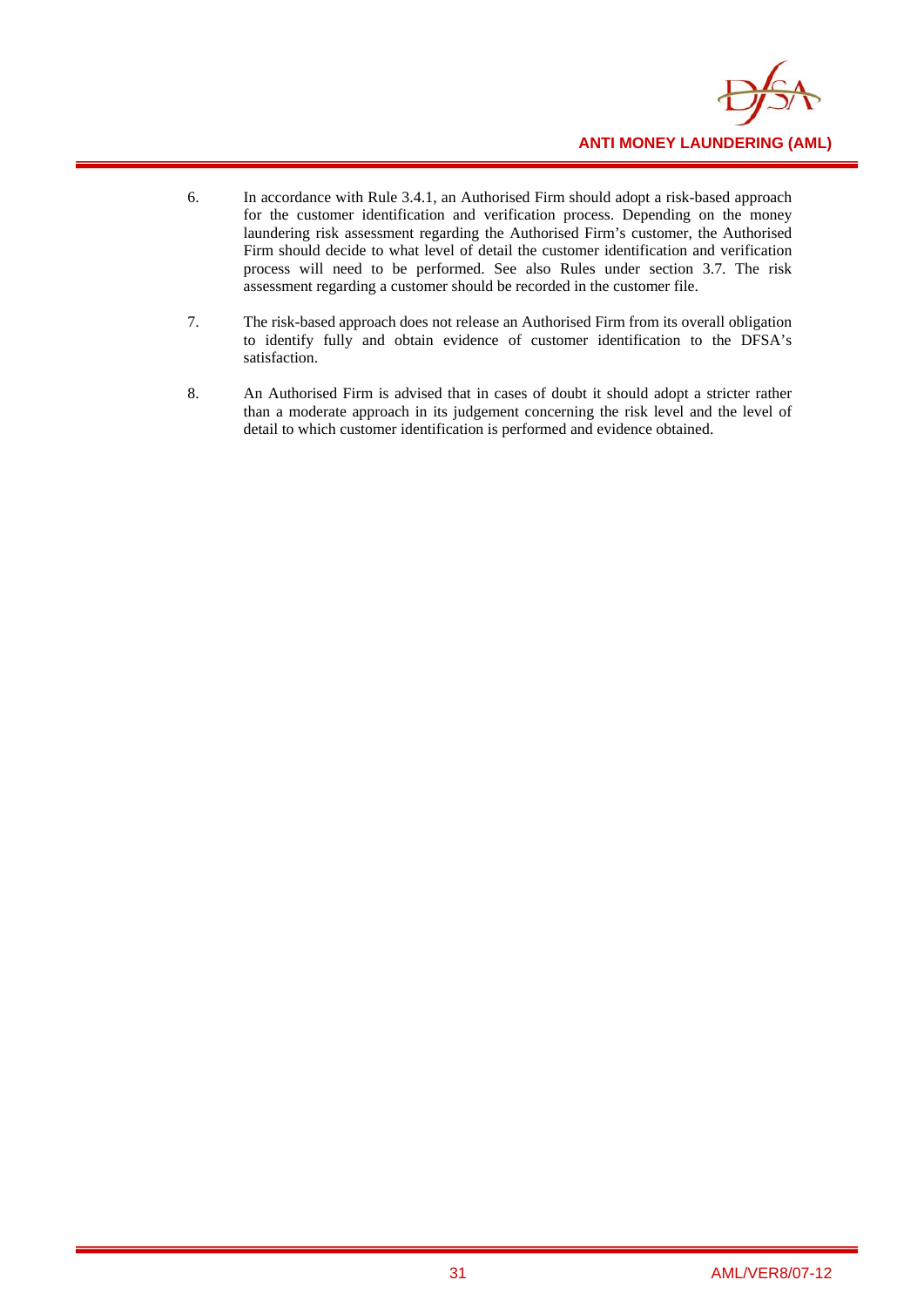

## **App2 MONEY LAUNDERING RISKS**

## **A2.1 Risk assessment**

#### **Guidance relating to Rule 3.7.1**

- 1. Generally, an Authorised Firm is expected to take a risk-based approach when assessing any business relationship or Transaction with respect to its specific money laundering risk and the information and evidence that might be required or validated for this purpose. 'Know Your Customer' procedures need to be established and managed according to the perceived money laundering risk.
- 2. a. The Authorised Firm should take specific and adequate measures necessary to compensate for the higher risk of money laundering which might arise, for example from the following products, services or customers:
	- i. non face-to-face business relationships or Transactions, such as via mail, telephone or the Internet;
	- ii. Internet based products;
	- iii. correspondent banking relationships, see also Rule 3.4.13;
	- iv. customers from higher-risk countries, as may be found in sources mentioned in Guidance under Rule 3.6.1; and
	- v. Politically Exposed Persons, see also Rule 3.7.2.

[Amended] [RM59/08] [VER5/09-08]

- b. Pursuant to Rule 3.7.3, an Authorised Firm should apply an intensified monitoring of Transactions and accounts in relation to these products, services and customers.
- 3. While an Authorised Firm should assess the money laundering risks posed by the products and services it offers and devise its products with due regard to those risks, a risk-based approach does not release the Authorised Firm from its overall obligation to comply with anti money laundering obligations.
- 4. The highest risk products or services in respect of money laundering are those where unlimited third party funds can be freely received, or where funds can regularly be paid to third parties, without evidence of identity of the third parties being taken.
- 5. Money laundering risks are increased if a Person is able to hide behind corporate structures such as limited companies, trusts, special purpose vehicles and nominee arrangements. When devising its internal procedures, an Authorised Firm should consider how its customers and operational systems impact upon the capacity of its staff to identify suspicious Transactions. Generally, the lowest risk products in respect of money laundering are those where funds can only be received from a named customer by way of payment from an account held in the customer's name, and where the funds can only be returned to the named customer.
- 6. The geographical location of an Authorised Firm's customer may also affect the money laundering risk assessment. The DFSA recommends that where an Authorised Firm has customers located in countries:
	- a. without adequate anti money laundering strategies;
	- b. where cash is the normal medium of exchange;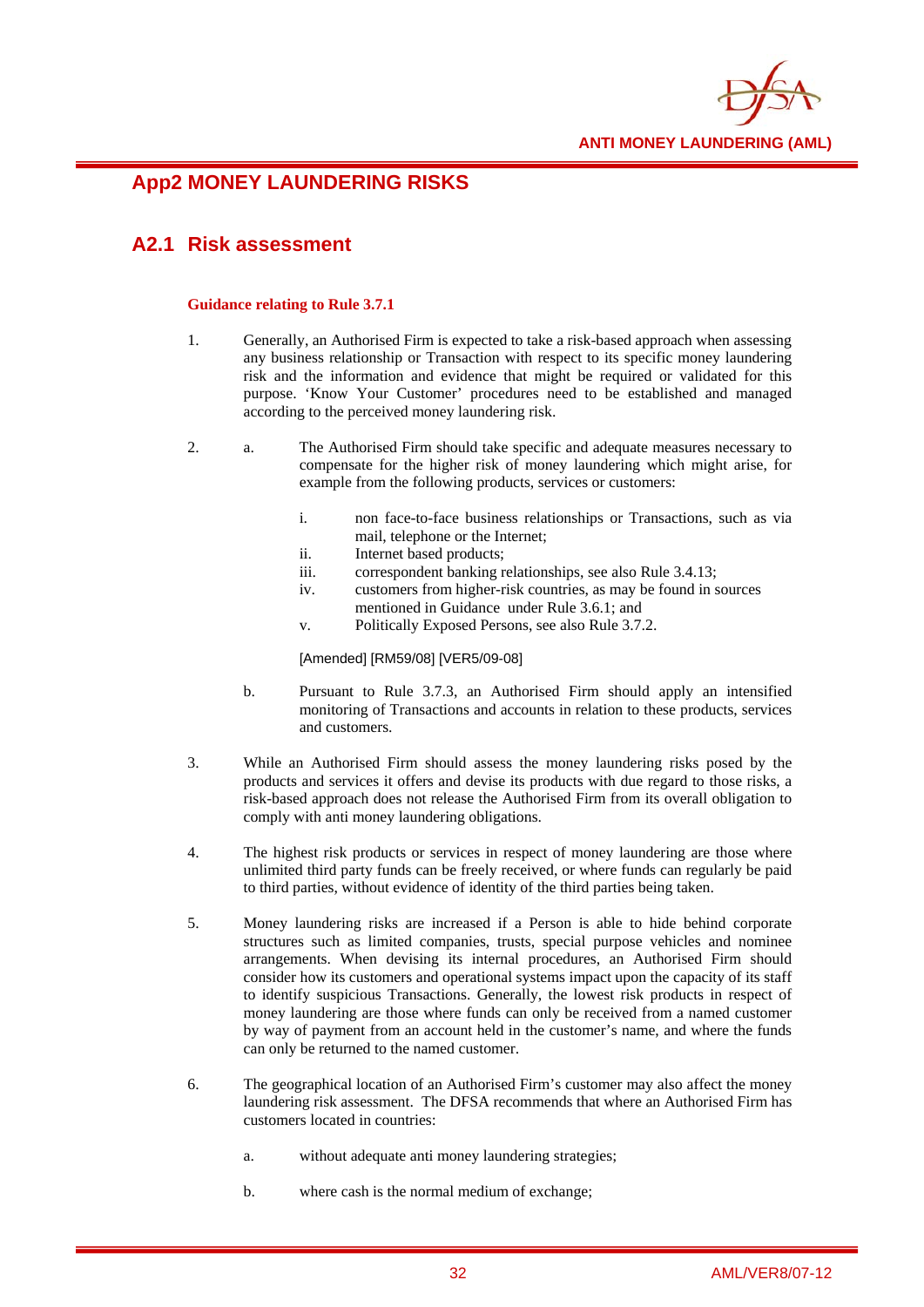

- c. which have a politically unstable regime with high levels of public or private sector corruption;
- d. which are known to be drug producing or drug transit countries; or
- e. which have been classified as countries with inadequacies in their anti money laundering regulations, see Rule 3.6.1;

it should consider which additional 'Know Your Customer' and monitoring procedures might be necessary to compensate for the enhanced risks of money laundering.

- 7. Such measures may encompass, for example, the following:
	- a. requiring additional documentary evidence;
	- b. taking supplementary measures to verify or certify the documents supplied;
	- c. requiring that the initial Transaction is carried out through an account opened in the customer's name with a credit or financial institution subject to these Rules or regulated in a FATF Country;
	- d. performing direct mailing of account opening documentation to a customer at an independently verified address; or
	- e. establishing telephone contact with a customer prior to opening the account.
- 8. An Authorised Firm should be able to aggregate and monitor significant balances and activity in accounts on a consolidated basis, when customers have multiple accounts with the same institution but in offices located in different countries.

## **A2.2 Risks regarding corruption and politically exposed persons**

#### **Guidance relating to Rule 3.7.2**

- 1. Corruption, especially with the involvement of Politically Exposed Persons, may involve serious crimes and has become the subject of increasing global concern. The risk for an Authorised Firm can be reduced if the Authorised Firm conducts detailed 'Know Your Customer' investigations at the beginning of a relationship and on an ongoing basis where it knows, suspects, or is advised that, the business relationship involves a Politically Exposed Person. An Authorised Firm should develop and maintain enhanced scrutiny and monitoring practices to address this risk, see also App1.
- 2. Where a customer relationship is maintained with a PEP, detailed monitoring and due diligence procedures should include:
	- a. analysis of any complex structures, for example involving trusts or multiple jurisdictions:
	- b. appropriate measures to establish the source of wealth;
	- c. development of a profile of expected activity for the business relationship in order to provide a basis for Transaction and account monitoring;
	- d. senior management approval for the account opening; and
	- e. regular oversight of the relationship with a Politically Exposed Person by senior management.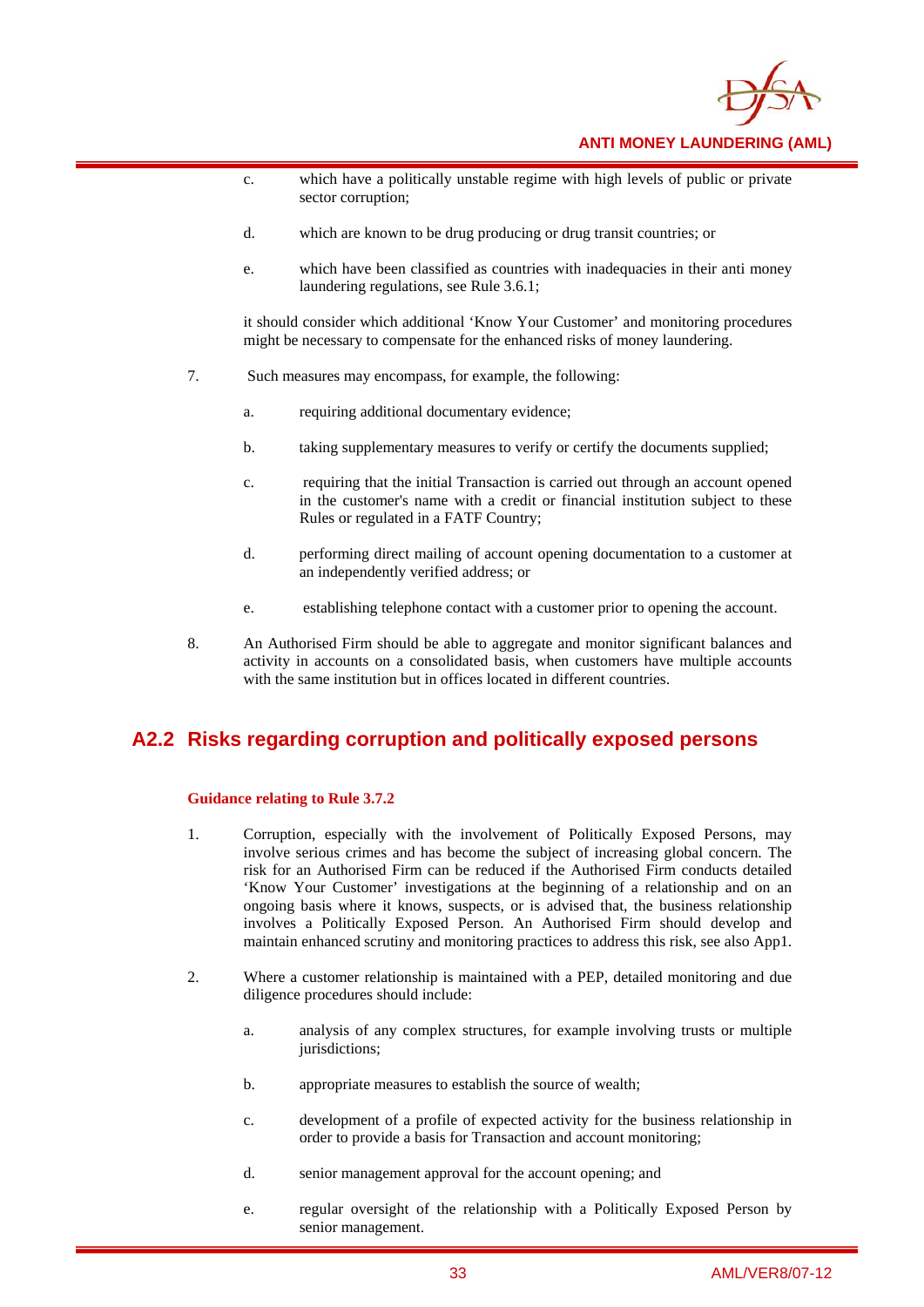

3. An Authorised Firm is advised that customer relationships with family members or close associates of Politically Exposed Persons involve similar risks to those with Politically Exposed Persons themselves.

## **A2.3 Suspicious transactions and transaction monitoring**

#### **Guidance relating to Rule 3.7.3**

- 1. a. The Rules in section 3.5 require a Suspicious Transaction Report to be made when there is knowledge or suspicion of money laundering. Suspicion is a personal and subjective assessment. Suspicion of money laundering requires a degree of satisfaction although this may not amount to belief, it should at least extend beyond mere speculation and should be based upon some foundation that money laundering has or is about to occur.
	- b. A member of staff who considers a Transaction to be suspicious would not be expected to know the exact nature of the criminal offence or that the particular funds were definitely those arising from the crime.
	- c. The Rules in section 3.5 also make reference to 'reasonable grounds to suspect' which introduces an objective test rather than a subjective test of suspicion by assessing whether or not 'suspicion' was ignored in the way of:
		- i. wilful blindness;
		- ii. negligence, that is wilfully and recklessly failing to make the adequate enquiries; or
		- iii. failing to assess adequately the facts and information that are either presented or available.
- 2. a. 'Know Your Customer' requirements form the basis for recognising suspicious Transactions, see Rules under section 3.4 and App1. Sufficient guidance must therefore be given to the Authorised Firm's Employees to enable them to form a suspicion or to recognise when they have reasonable grounds to suspect that money laundering is taking place. This should involve training that will enable relevant Employees to seek and assess the information that is required for them to judge whether a Transaction is suspicious in the circumstances, see Rules under section 3.9.
	- b. Effective 'Know Your Customer' arrangements may provide the basis for recognising unusual and suspicious Transactions. Where there is a customer relationship, a suspicious Transaction will often be one that is inconsistent with a customer's known legitimate Transactions, or with the normal business activities for that type of account or customer. Therefore, the key to recognising 'suspicions' is knowing enough about the customer and the customer's normal expected activities to recognise when a Transaction is abnormal. Circumstances that might give rise to suspicion or reasonable grounds for suspicion may be:
		- i. transactions which have no apparent purpose and which make no obvious economic sense;
		- ii. transactions requested by a customer without reasonable explanation, which are out of the ordinary range of services normally requested or are outside the experience of an Authorised Firm in relation to a particular customer;
		- iii. the size or pattern of Transactions, without reasonable explanation, is out of line with any pattern that has previously emerged;